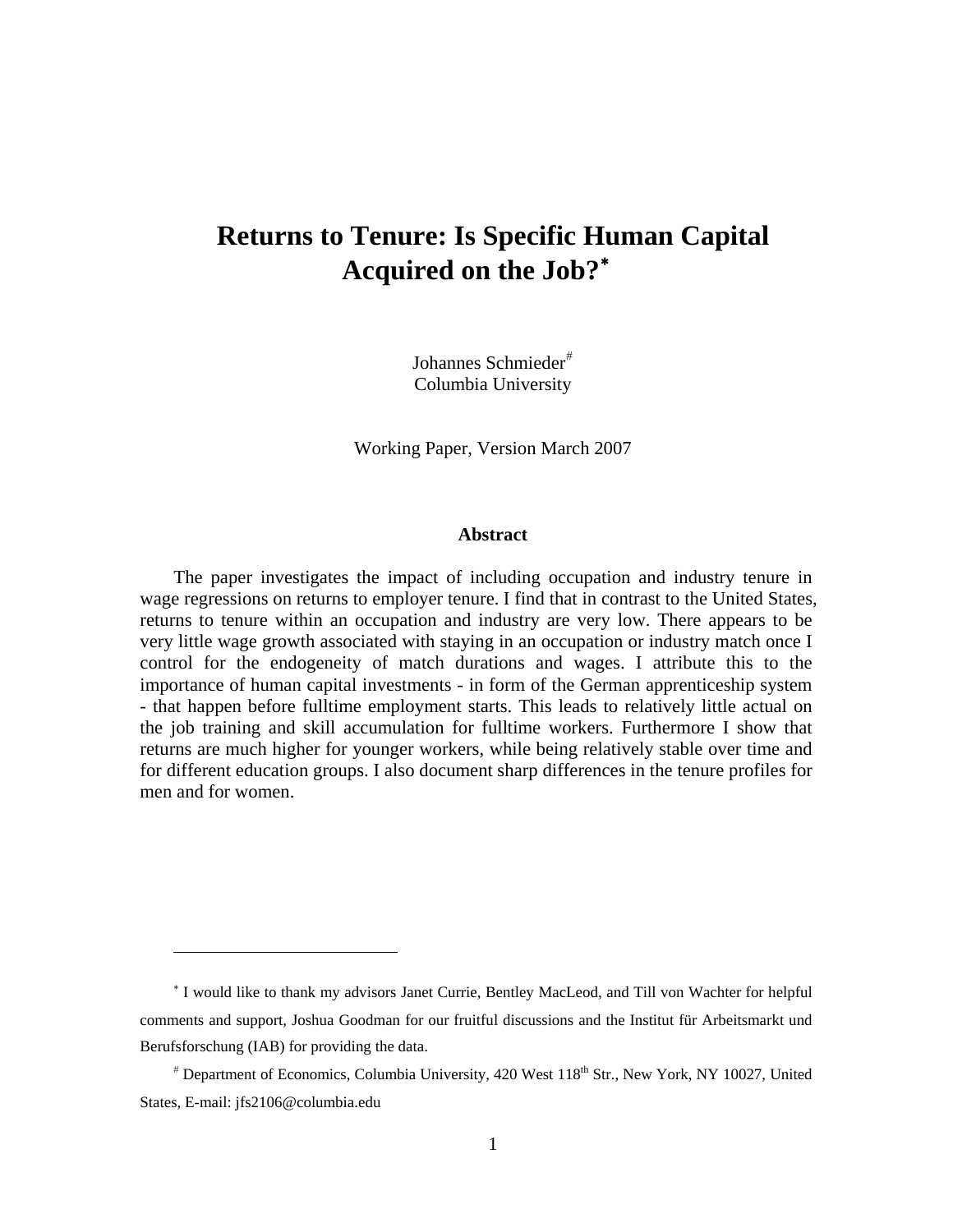### **1 Introduction**

Understanding the formation of wages over a worker's lifecycle has traditionally been a central research question in labor economics. One major explanation why wages grow with workers' age is the accumulation of skills and knowledge that enhance productivity. The nature of these skills is of paramount importance for our understanding of the labor market. Classic earnings regressions include total experience and employer tenure as explanatory variables. In these econometric models, the returns to employer tenure appear to be large and this is often taken as evidence that human capital is highly employer specific. This then implies that transferability of human capital is limited and there are rents in a worker-employer match to be shared. Over the last years research has primarily focused on various econometric problems surrounding the endogeneity of the tenure variable (Abraham and Farber 1987; Altonji and Shakotko 1987; Topel 1991; Altonji and Williams 1992; Abowd, Kramarz, and Margolis 1999). More recently however, labor economists began to wonder whether the econometric specification of using firm tenure and total experience as explanatory variables is appropriate. Neal (1995) argued from observations on displaced workers that the correlation between wage growth and employer tenure can be explained by omitted industry experience and Parent (2000) using NLSY and PSID data showed that including industry experience in earnings functions reduces estimated returns to employer tenure by more than 50 percent. Kambourov and Manovskii (2005) and Sullivan (2006) argue that human capital is occupation rather than industry specific. They show that in an earnings regression that includes occupation, industry and employer tenure, employer tenure has close to zero or even negative effect, industry tenure and small and occupation tenure a large effect.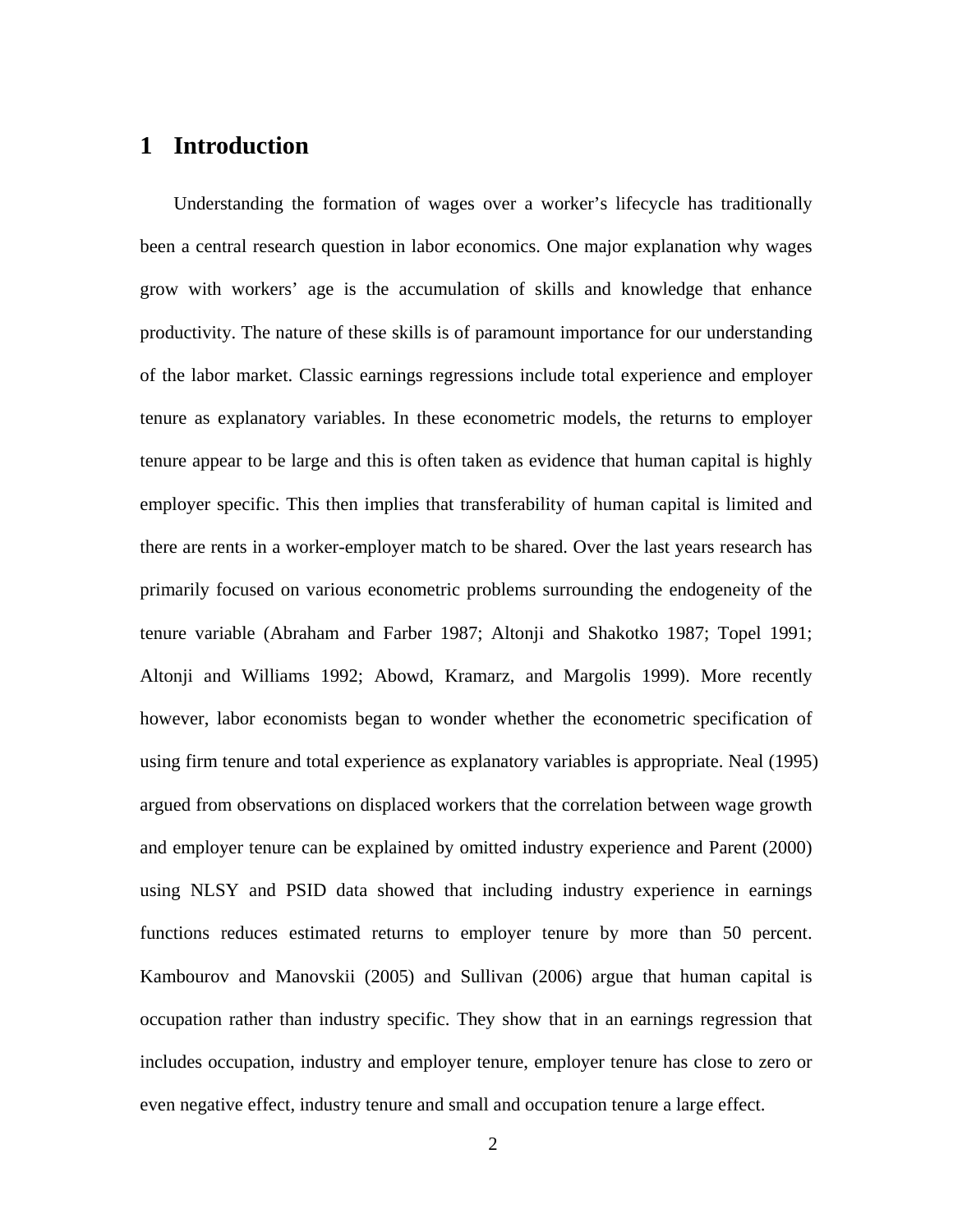In this paper I explore whether these results for the US labor market hold for the German labor market as well. The large institutional differences between the German and the US labor market (ranging from the importance of Unions, the German apprenticeship system, to the degree of labor market regulation) make it plausible that wage growth over the career of a worker might be significantly different. I show that similarly to the United States, returns to employer tenure disappear (and in fact become slightly negative) once occupation and industry tenure are controlled for. However, while in the US industry tenure returns are much smaller (and in some specifications basically zero) than occupation tenure returns, in Germany the returns to occupation tenure are very small (only about 0.5 to 1.5 percent in 8 years of staying in an occupation compared to about 16 to 20 percent for the United States), while industry tenure has the largest effect on wages (about 3 to 6 percent in 8 years of staying in an industry). This could be a reflection of the fact that most skills are acquired by German workers early in their life in schooling and during apprenticeship training, while American workers learn most skills during on the job training.

I also document how returns to tenure have developed over time and provide evidence that the relationship has remained remarkably stable over the last two decades. I also show how returns to tenure develop over the lifecycle and show that while the impact is relatively large for young workers it becomes persistently lower with age.

In the next section (2) I present the econometric specification employed in this paper and discuss the various sources of endogeneity in such an earnings specification. In section 3 I discuss the data and some of the problems that arise with this. In section 4 I present main results and some interpretations. Section 5 provides some robustness checks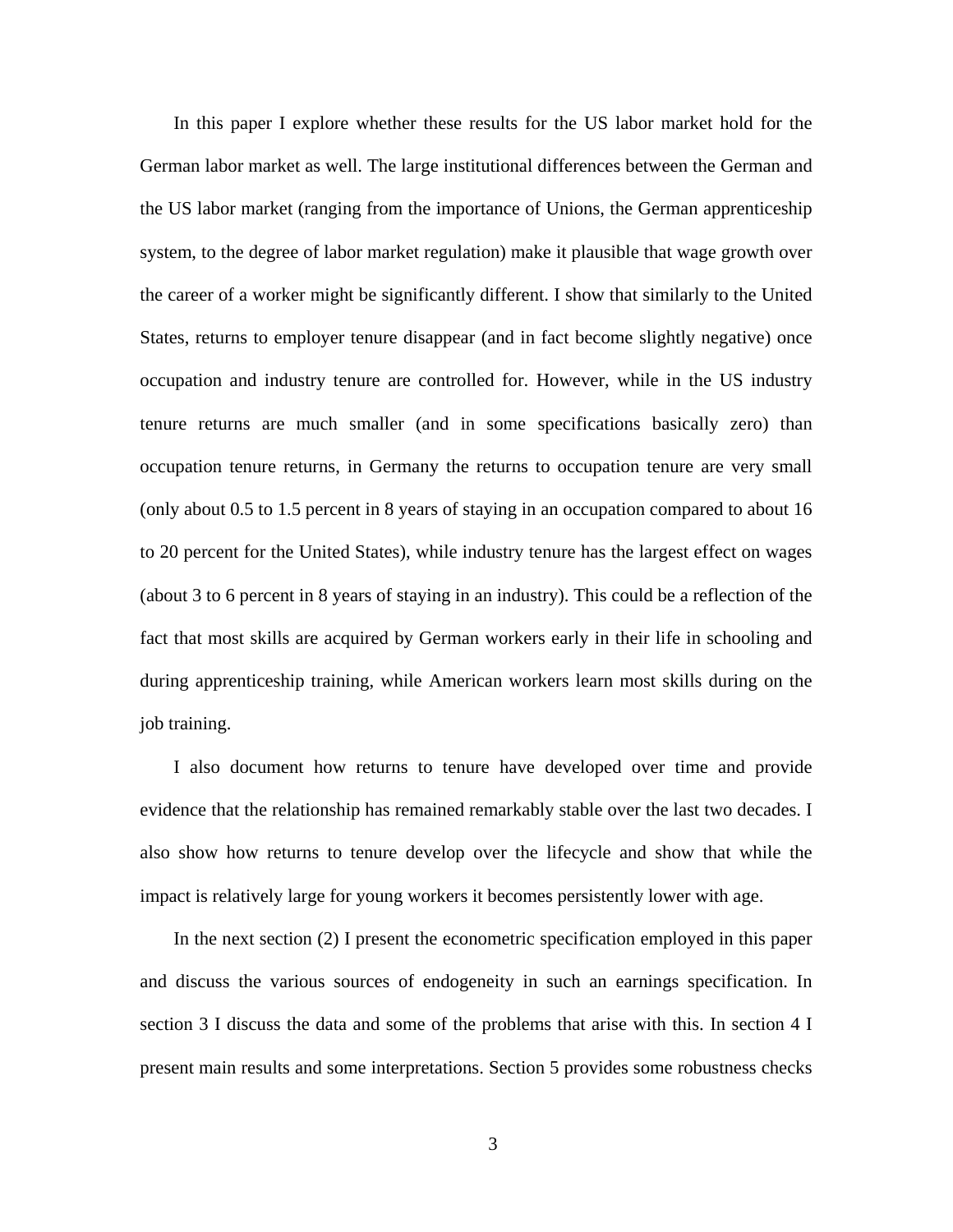and a sensitivity analysis. In section 6 I explore heterogenous effects in the population. In section 7 I summarize the results and draw some tentative conclusions.

## **2 Econometric Specification**

The empirical specification to estimate the returns to tenure is given by the following wage equation for an individual worker i at employer m, in occupation q, industry j and at time t:

$$
w_{imqjt} = \beta_1 EmpTen_{imqjt} + \beta_2 OccTen_{imqjt} + \beta_3 IndTen_{imqjt}
$$
  
+  $\beta_4 OldEmp_{imqjt} + \beta_3 TotalExp_{imqjt}$   
+  $\gamma' X_{imqjt} + \lambda_t + \pi_q + \eta_j + \kappa_{imqjt}$  (1)

where  $w_{\text{im}qj}$  is the log of daily wages,  $EmpTen$ ,  $OccTen$ , and IndTen are years of employer tenure (in levels and a squared term), occupation tenure (levels, squared and cubic terms) and industry tenure (also levels, squared and cubic terms). *OldEmp* is a dummy variable that takes the value 1 if the worker has been with his current employer for at least 1 year. *TotalExp* is years of total experience (not potential experience).  $X_{\text{imqit}}$ is a vector of control variables that include nationality, education, age, age squared, and a constant.  $\lambda_t$ ,  $\pi_q$ ,  $\eta_j$  are year, occupation and industry fixed effects.

 $\kappa_{\textit{imqjt}}$  captures unobserved individual characteristics, match specific components and measurement error. For example ability might in part be unobserved, employers might pay different wages, or matches might be of differing quality.

One can thus decompose  $\kappa$  into: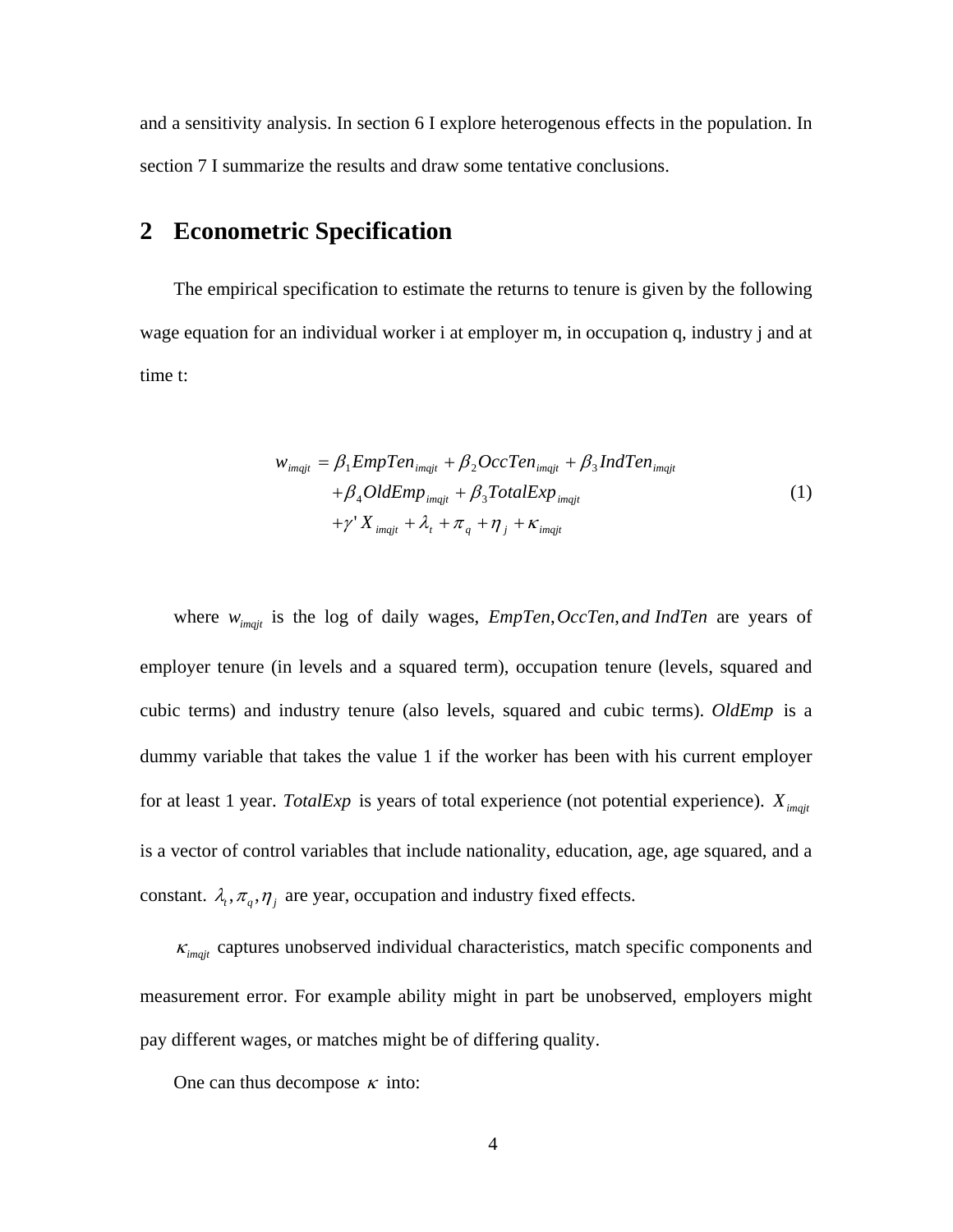$$
\kappa_{imqjt} = \mu_i + \nu_{ij} + \theta_{im} + \omega_{iq} + \varepsilon_{it},
$$

where  $\mu_i$  is an individual specific effect (e.g. general ability),  $v_{ij}$  is a individualindustry match specific component,  $\theta_{im}$  the individual-employer match specific component, <sup>ω</sup>*iq* the individual-occupation match specific component. For example a worker might be a talented baker but a very untalented truck driver. In this case his baker specific component would be high while the truck driver component low. The problem is that these match specific effects are likely to be correlated with tenure variables and wages. Suppose the worker starts working as a truck driver, he will realize he is not very productive, earn lower wages and quit early. Then he becomes a baker, where he earns more money and will stay longer. Thus in the longer tenure job wages will be higher, not because he is accumulating more human capital there but because the worker was a more talented baker in the first place and remains longer at this job. Very similar stories can be constructed for the employer worker match component and the industry worker match component. To deal with this source of endogeneity, Altonji and Shakotko (1987) proposed to use deviations from average tenure within a worker employer match as an instrument for current tenure. Suppose a worker stays with an employer for three years and the first observation is at the end of the first period. In the first period Tenure would be 1, in the second 2 and in the third 3. Average tenure for this worker employer match would be two years. In the three periods deviations from this average would be -1, 0, and 1 respectively. These deviations are then used as an instrument for the tenure variable. By construction, the deviations are orthogonal to the employer worker specific match and thus they are a valid instrument. This deals with all match specific errors. If there are time periods, occupations, or industries for which wages and tenure variables are higher (or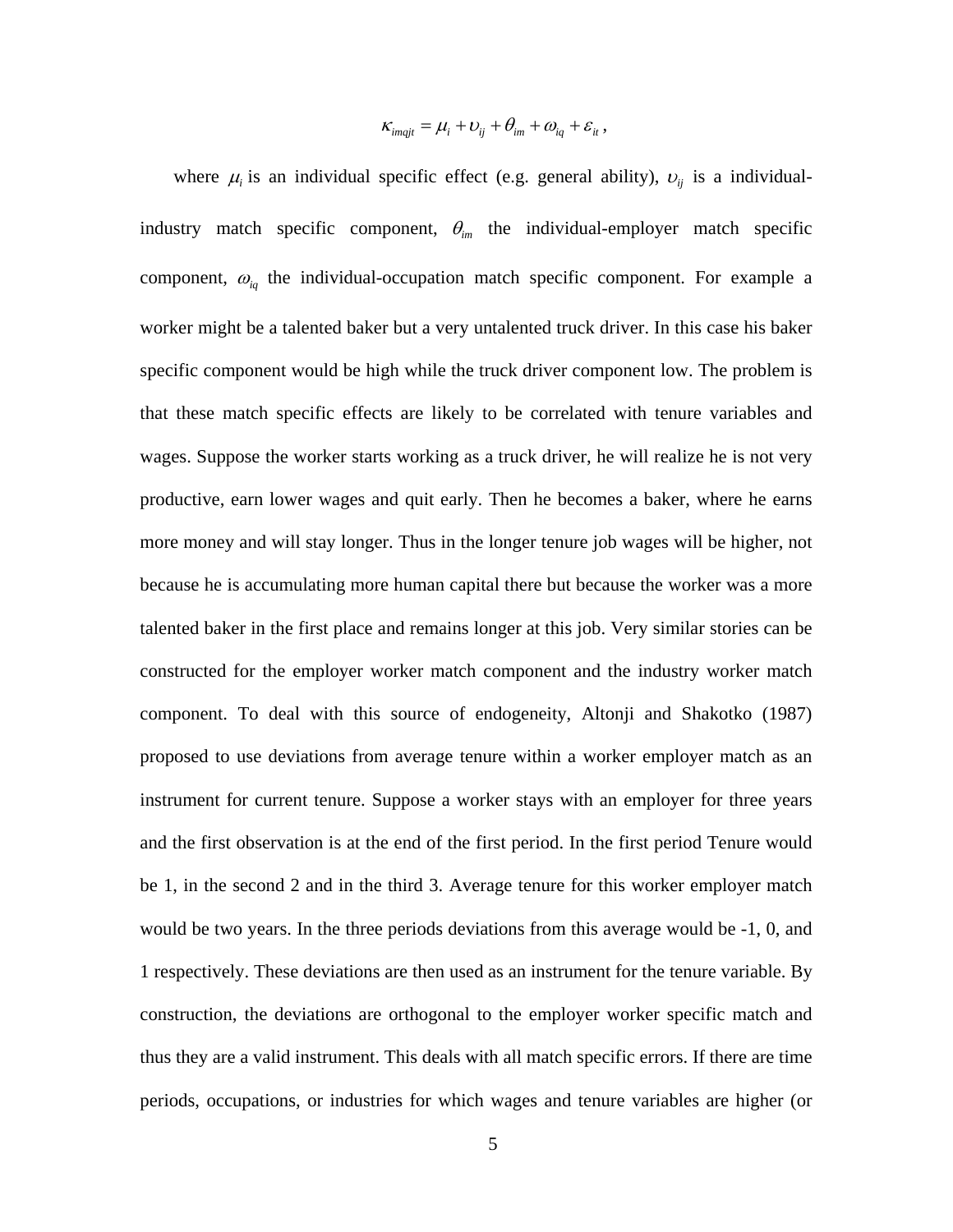lower), this type of endogeneity will be captured by year, occupation and industry fixed effects.

By construction the instruments for tenure are uncorrelated with the individual specific term  $\mu_i$ , so that a correlation between  $\mu_i$ , tenure and wages does not bias the results in the IV specification. Remaining sources of endogeneity are correlations between  $v_{ij}$  and occupation and employer tenure; between  $\theta_{im}$  and industry and occupation tenure; and between  $\omega_{iq}$  and employer and industry tenure. Kambourov and Manovskii (2005) argue that these correlations are likely to be weak and will tend to bias the estimated returns to zero.

#### **3 Data**

This study uses the factually anonymous IAB Employment Sample IABS (Regional File 1975 - 2001). Data access was provided via a Scientific Use File supplied by the Research Data Centre (FDZ) of the German Federal Employment Agency(BA) at the Institute for Employment Research (IAB). The data is a 2 percent random sample of all social security liable workers (SSLW) in Germany between the years 1975 to 2001. The SSLW represent a very large part of the German labor force but they are not quite representative, since e.g. self employed workers and workers in the public sector (Beamte) are not represented. The data is in panel form that allows me to construct the entire career history of a worker during the sample period.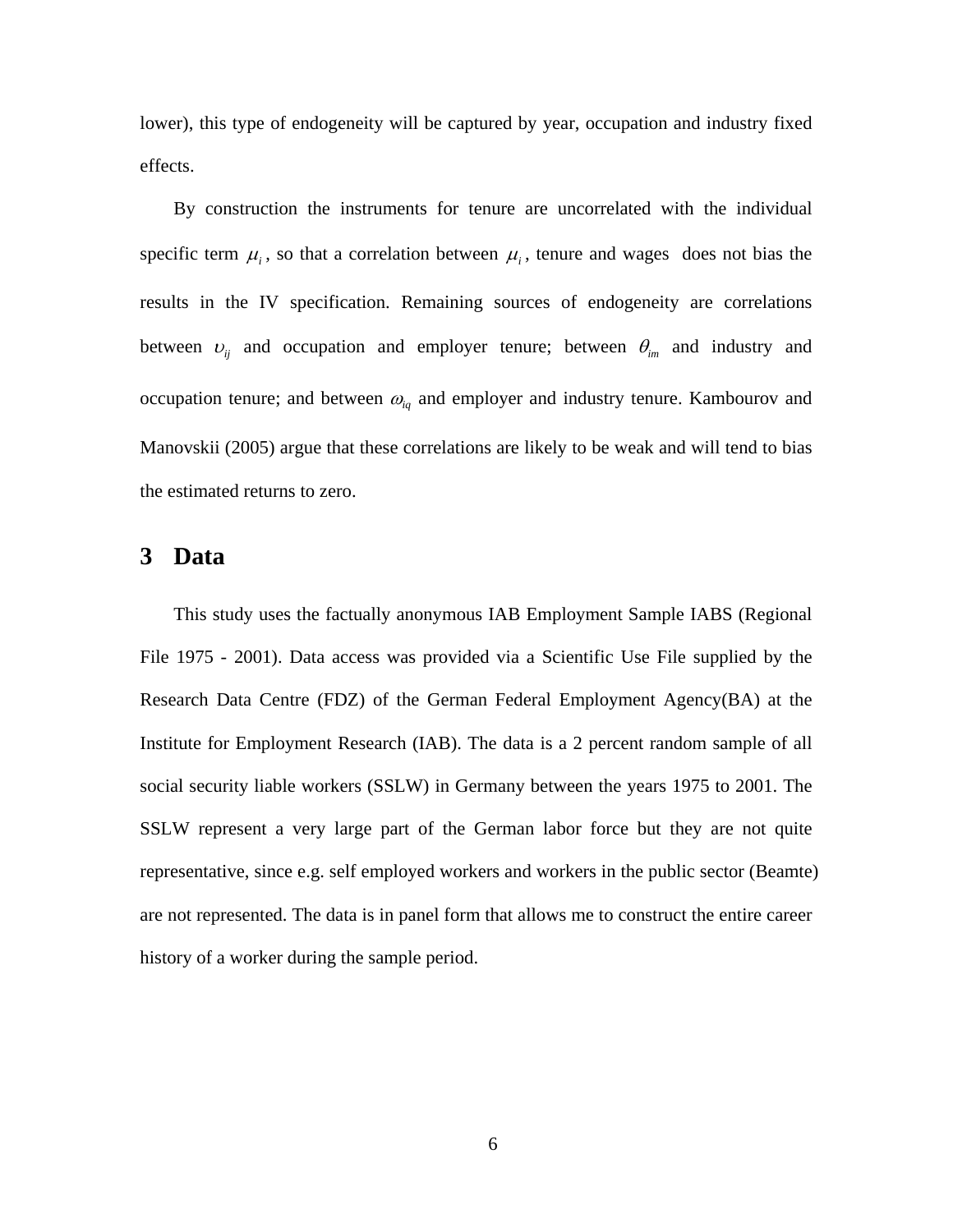I limit my analysis to fulltime workers who had their first employment spell in West Germany<sup>[1](#page-6-0)</sup>. For workers who are of age 16 or younger (or not yet born) in 1975, I can use the data to construct precise measures for all tenure and experience variables at any point in time during the sample period. While this is still a very large number of observations, it would restrict my sample to a very young population. The oldest workers would thus be 41 in 2001. This is unfortunate, since an important aspect of this paper is to generate results comparable to the United States, where estimates usually use a population age 20 to 62. In order to deal with this problem, I also generate tenure variables for the older cohorts based on the time I observe them. For example the occupation tenure variable will be correct once a worker switches occupation. Thus I know that for everyone who switched occupation, industry and employer I can precisely measure all tenure variables. For the same reason it is also clear that the tenure variables generated for the entire sample will become more precise for the later years in the sample period. For example, in 1995 there is censoring for all tenure variables higher than 20 years, but this is a very small part in the sample. In my main analysis I use the entire sample, including those observations for which tenure is censored, but only after 1985. Thus tenure is censored at 11 years for the 1985 cohort, 12 years for the 1986 cohort, etc. Figures 1 to 6 document the censoring problem with histograms of the tenure variable of all workers in year 1985 and 1995. In 1985 about 25 percent of workers are recorded as having employer tenure of exactly 11 years and thus are potentially censored. In 1995 only tenure more than 21 years is censored and this is a much smaller fraction of the workforce (about 8 percent).

 $\overline{a}$ 

<span id="page-6-0"></span><sup>&</sup>lt;sup>1</sup> For detailed information regarding the data cleaning and definitions such as 'fulltime worker' see the appendix.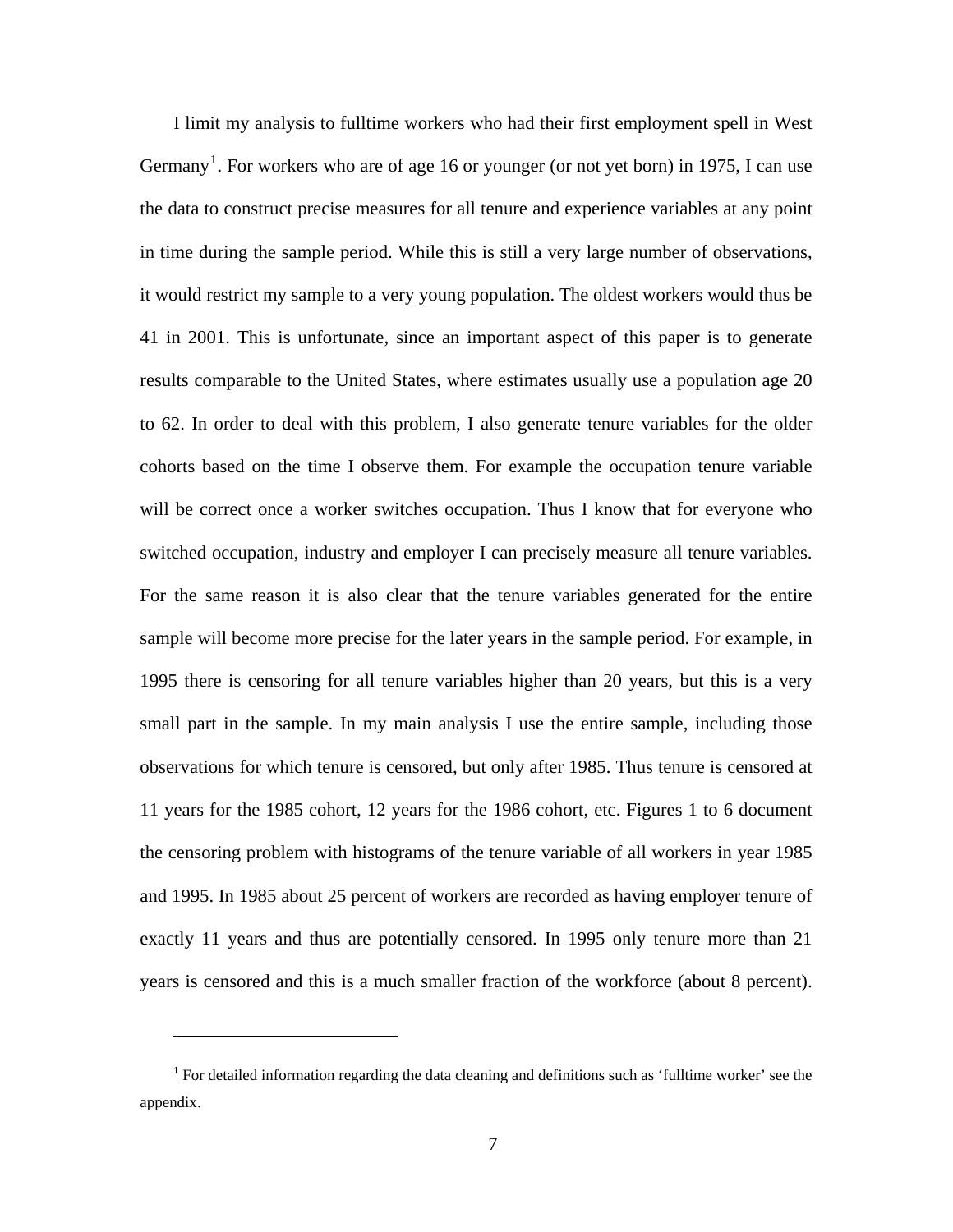Clearly there is a tradeoff between using observations in later periods (and thus having a smaller censoring problem) and having a larger sample. In section 5 I present evidence that the results are very robust to restricting the observations to after 1985 or using other restrictions. The main reasons why my results should not be affected very much by this restriction is that I am focusing on returns to tenure within the first 8 years.

## **4 Main Results and Interpretation**

Table 2 presents estimations of equation (1) using OLS. The first column includes only tenure with the current employer as a tenure variable and is closest to traditional earnings regressions. Note that there is strong wage growth in the first year of staying with an employer (about 4.9 percent) as indicated by the coefficient on the Old Employer Dummy (Job at employer held for more than 1 year). Beyond that employer tenure continues to have a positive effect on wages, although the effect becomes smaller with additional years of tenure (the effect on employer tenure squared is negative). One might be tempted to interpret this a returns to employer specific human capital which is lost in case of a worker leaving an employer. The second column includes tenure in current industry as an explanatory variable. In this specification industry tenure has a moderately strong positive effect on wages (5 years in the same industry would give a return of about 9 percent) and the returns to employer tenure become negative. Including occupation tenure has a similar effect as including industry tenure, although returns to employer tenure remain positive (column 3). Column 4 includes occupation and industry tenure but not employer tenure. Compared to either of these tenure variables alone they both have a smaller effect. Column 5 finally uses all three types of tenure. The main effect of this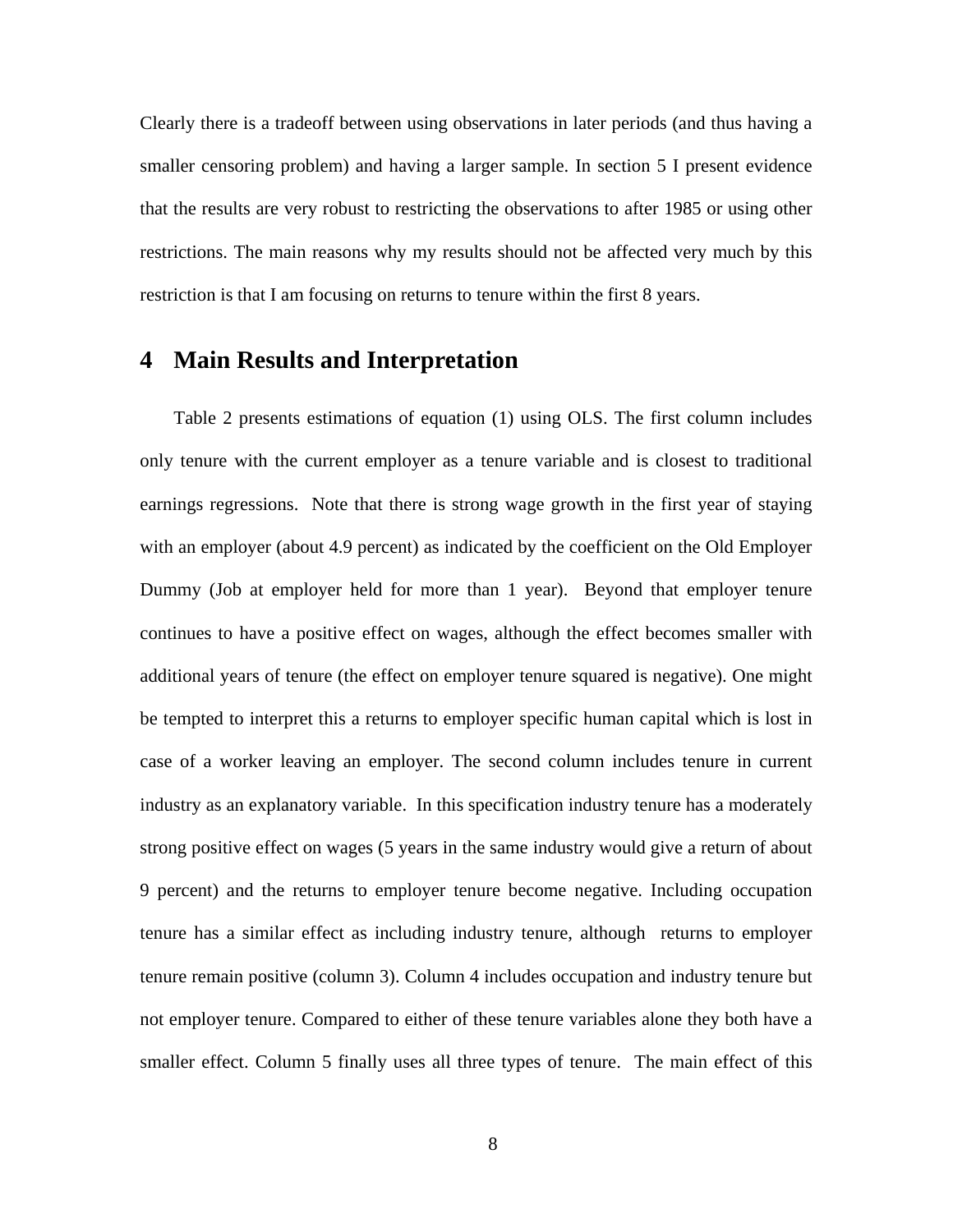seems that the return on employer tenure becomes negative after the first year, while the returns to occupation and industry tenure are both positive and of very similar magnitude.

Since all of these earnings regressions suffer strong endogeneity problems, I now turn to the IV results. Table 3 estimates the same econometric specifications as Table 2, but all the tenure variables are now instrumented in the way explained in the previous section and the appendix. Since the returns to each tenure component are described by three coefficients (level, squared and cubic terms) this table is not so straightforward to interpret. Table 4 therefore uses the coefficients from the last column of table 2 and 3 to calculate cumulative returns to tenure after [2](#page-8-0), 5 and 8 years<sup>2</sup>. First focusing on Germany, Table 4 reveals that going from the OLS to the IV specification lets the returns to occupation become much smaller. For example the returns to staying within the same occupation for 8 years are about 7.7 percent in the OLS, but only 2.1 percent in the IV specification. The returns to industry tenure shrink from 8.5 percent to 3.3 percent. Only the effect on employer tenure remains of similar magnitude, negative 2.6 percent. The decrease in returns to tenure is expected if one believes that particularly good matches between workers and occupation for example lead to longer duration of such matches and higher wages. Since the IV is controlling for this spurious correlation we would expect the effect to decline.

The right part of Table 4 reproduces results from Kambourov and Manovskii (2005). The econometric model, sample restrictions and variable construction closely mirror my own estimations, so the coefficients are directly comparable. First, notice that in the OLS

 $\overline{a}$ 

<span id="page-8-0"></span><sup>&</sup>lt;sup>2</sup> Standard errors for these cumulative returns are calculated from the estimated covariance matrix from the regressions, taking the covariance between coefficients into account.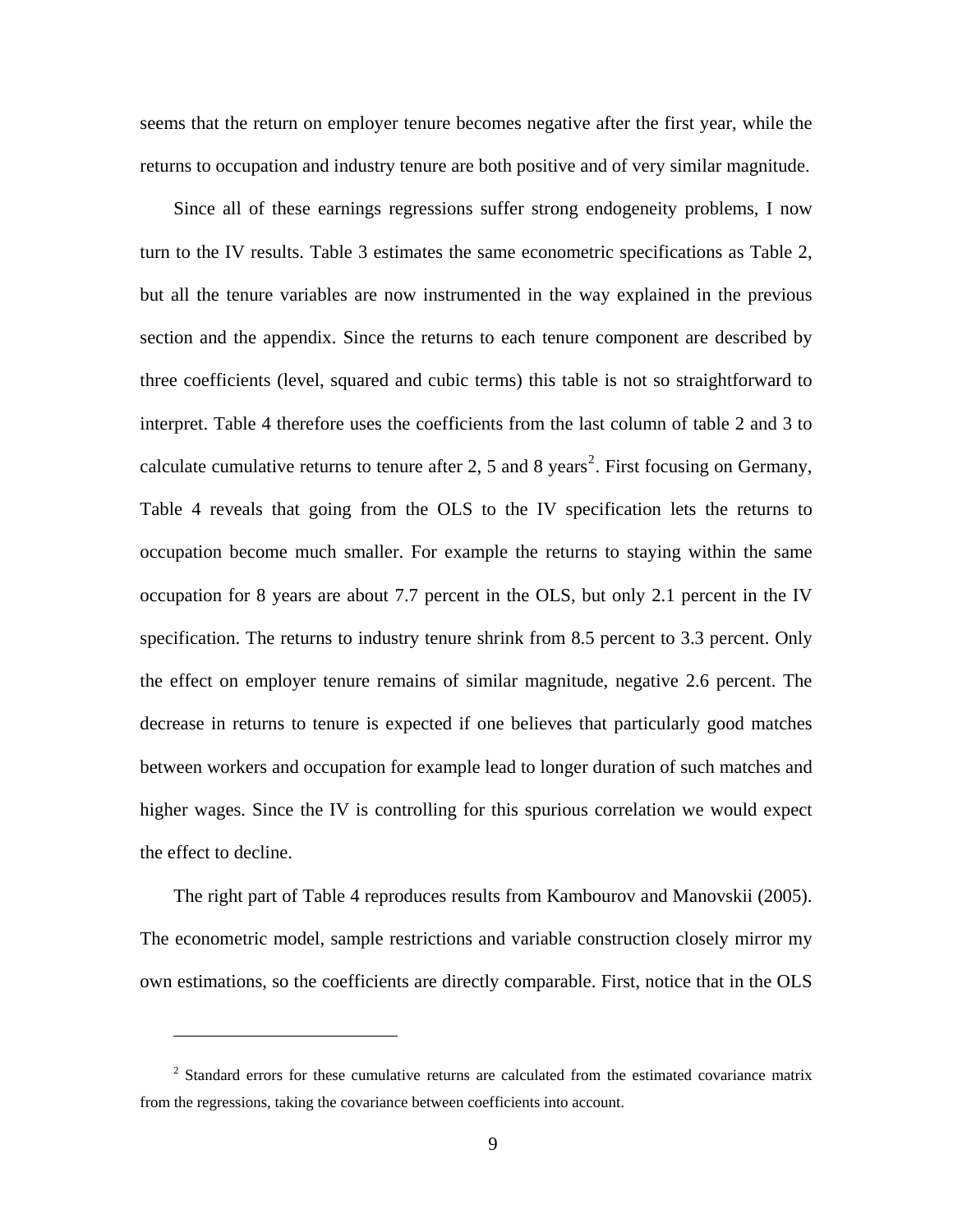specification the returns to occupation appear much larger for the US than for Germany. This contrast becomes even starker in the IV, where after 8 years the returns are 14 percent for the US but only 1.4 percent in Germany. The returns to tenure are more similar for both countries in the OLS and the IV specification. While for the US the coefficient cannot be distinguished from 0, the much larger sample for Germany allows tight estimation and reveals that the returns to industry tenure are in fact significantly different from the returns to occupation and approximately twice the magnitude with 3.3 percent. Also thanks to the larger sample size the returns to industry tenure in Germany are significantly negative, while indistinguishable from 0 (but also from the result for Germany) for the US.

The fact that returns to employer tenure are so sensitive to the inclusion of occupation and industry tenure is a strong indicator that human capital might rather be occupation and firm specific than employer specific. This would indicate that losing a job with an employer is not bad and might in fact be positive as long as one stays in the same occupation and industry. On the other hand the degree to which the returns to tenure decrease in the IV specification indicates the severity of the endogeneity bias. Regarding the differences between the US and Germany, the main difference appears to be the much larger returns to occupation tenure in the United States. One potential explanation, and in my view a very likely one, is that in the German labor market most occupational skills are acquired during the apprenticeship period very early in workers careers, before they actually become full time workers. Once a worker has finished his or her apprenticeship, human capital accumulation is comparatively slow. In the United States on the other hand much more training happens while being on the job. Thus workers' human capital grows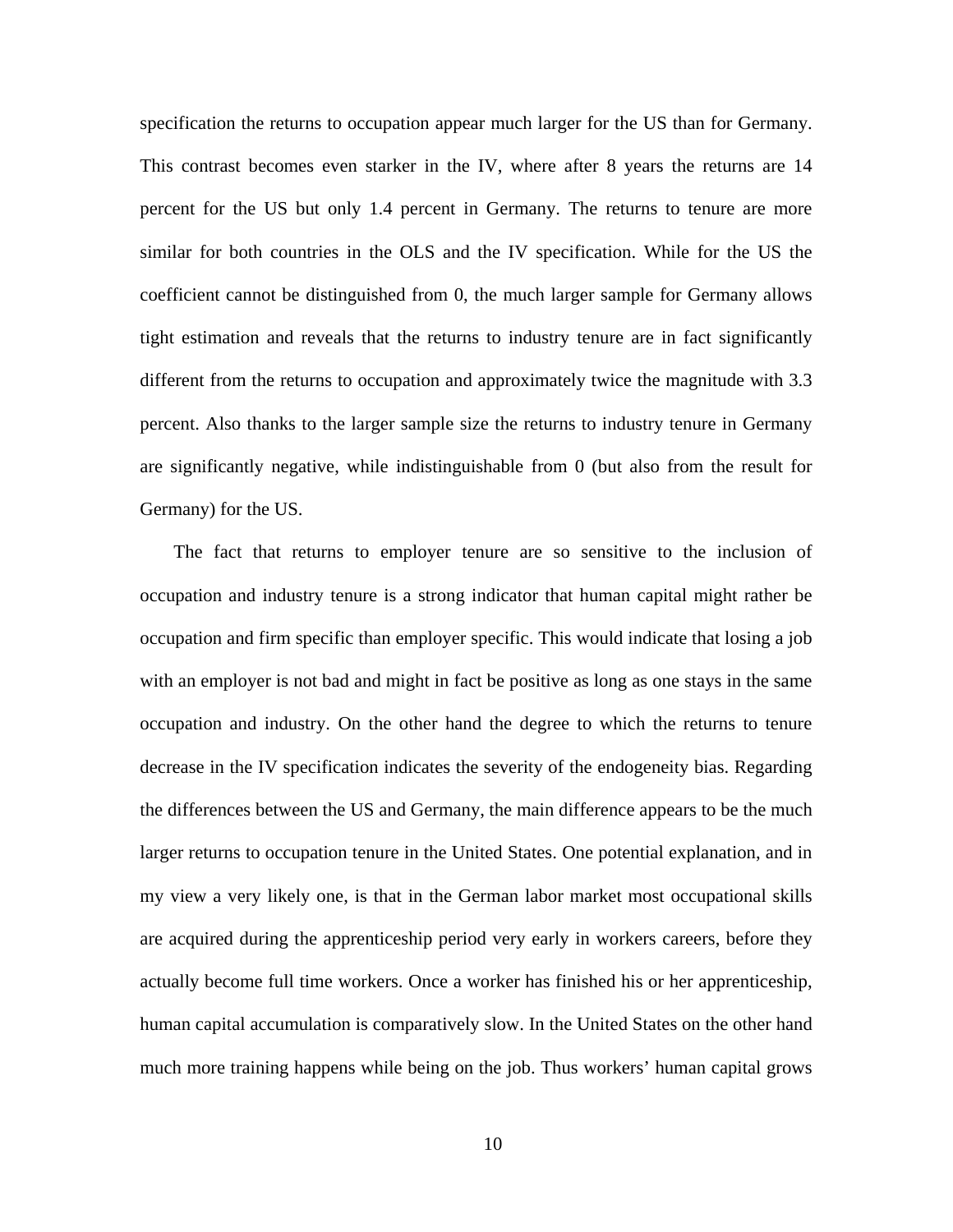relatively quickly at the beginning of working in an occupation. This is reflected by the large returns to occupation tenure in the United States. Note that one has to be careful not to interpret the low coefficient in the IV specification for Germany as an indication that human capital is not occupation specific. The IV specification allows one to focus on wage growth that is associated with tenure growth. If occupation specific skills are accumulated during the apprenticeship period, this means that wages don't grow at the beginning of an occupation, because human capital is already at a high level. However a worker who is displaced from an occupation would still lose the human capital acquired during apprenticeship and might be severely hurt. Section 6 will provide more evidence regarding my interpretation of these results, but before that it is necessary to check for the robustness of the sample definition.

## **5 Sensitivity Analysis**

In section 3 I discussed the problems with estimating returns to tenure in the IABS for older age cohorts. There are various ways to deal with these problems, none of which are quite perfect. Fortunately it turns out that in practice the results are very robust to various sample definitions, so that I conclude the censoring problem to be of minor importance. Table 5 shows how changes in the definition of the sample affect the results. The first three columns reproduce the first three columns of Table 4 as a reference point. The next three columns are generated by using only worker who were either 16 or younger in 1975 (the beginning of the sample period) and workers who changed occupation, industry and employer at least once, since for this group I can generate exact (uncensored) tenure measures. The problem with this however is that the sample is not representative anymore. If for example most occupation switches are workers who are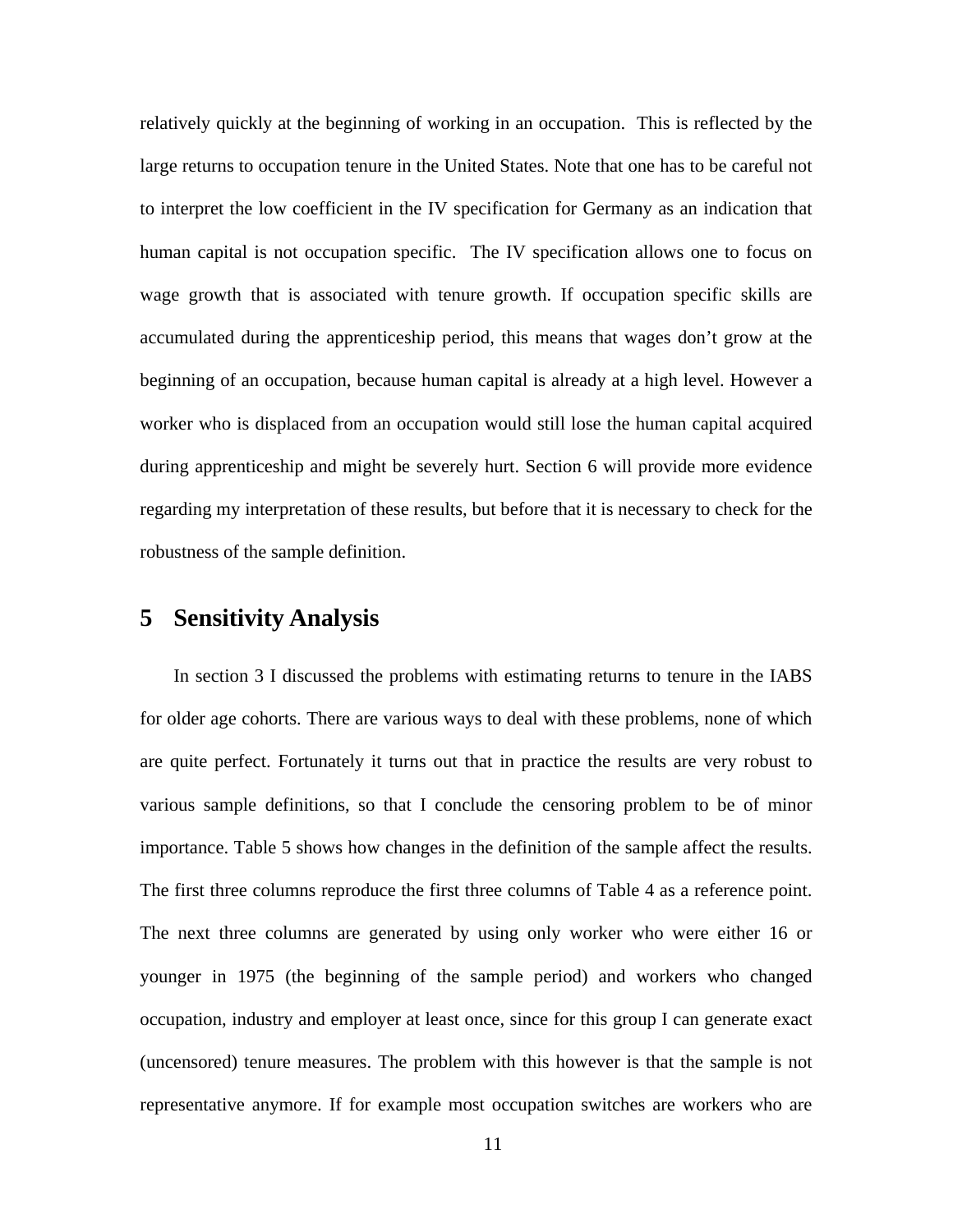displaced, then I would have a disproportionately larger fraction of displaced workers among the older workers and overall in this sample. Since we know that displaced workers experience large earnings losses, this would likely increase the raw positive correlation between longer tenure (since displaced workers will have shorter tenure) and wages. In fact this seems to be the case and the second three columns of Table 5 show that the OLS estimates for the returns to industry and occupation tenure are slightly higher.

Furthermore if one of the reasons that workers wages grow little with occupation and industry tenure is that most human capital is already acquired during apprenticeship training, then we would expect workers who start in a new occupation and industry to experience faster wage growth, since they are learning skills from zero. If this is true then including more displaced workers in the sample would also increase the observed wage growth with tenure. This is supported by the fact that in the IV specification the coefficients are slightly larger.

The third group of results in table 5 restricts the sample to workers where tenure is not censored since there year of birth is 1959 or later. The advantage of this is that for all the years of births included, I retain the entire sample and there is no selection based on tenure variables. The disadvantage is that I can only look at a relatively young age cohort (18 to 41) in this way. Furthermore by using all observations for the 1959 and after cohorts between 1975 and 2001, the sample has much more younger workers. Compared to the other two sample restrictions, the returns to occupation tenure are similar in the OLS but even smaller in the IV specification for this group. The returns to industry tenure on the other hand are significantly higher, while the returns to employer tenure are quite a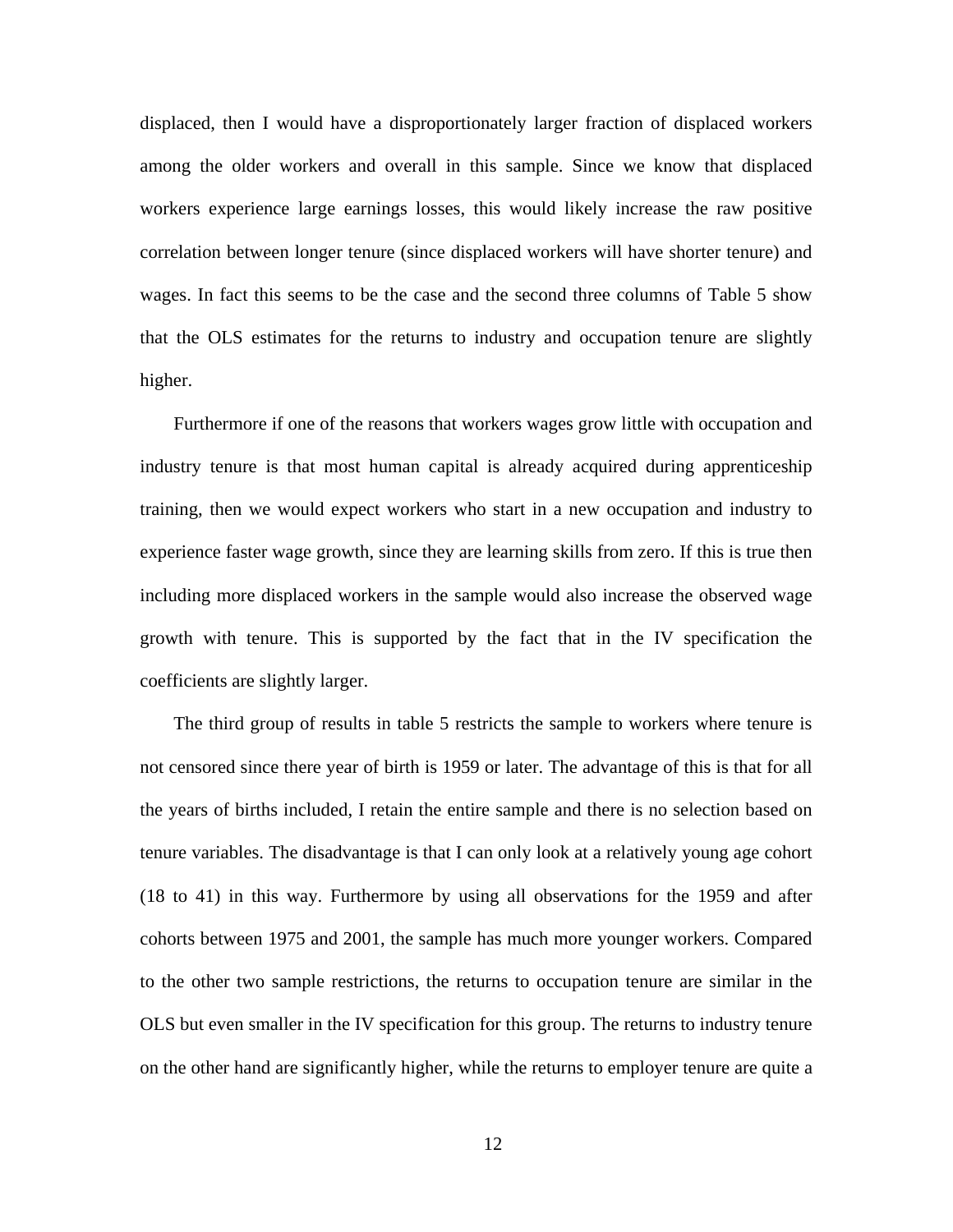bit more negative. I will discuss difference across age cohorts in the next section. The last three columns in Table 4 show result from estimating the model only for observations after 1995. From figures 1 to 6 it is easy to see that censoring should be a much smaller problem in 1995 and later than in 1985. If returns to tenure are concave (bigger effects at the beginning), then censoring at the beginning of tenure spells should lead to an underestimation of returns to tenure. Correspondingly the returns to tenure increase when we focus on observations after 1995 where censoring occurs less frequently. One reason not to focus on this sample so much is that the time period here is quite different from the period US studies look at, making it less comparable. In the end none of the restrictions are perfect solutions, but since the effects remain remarkably constant, never changing more than 2 percentage points, looking at different restrictions gives a sufficient idea of what the basic pattern is. Furthermore since in the next part of the paper I look mainly at comparisons of different groups, it is more important that the restrictions are consistent so that the censoring for each group will have a similar impact.

## **6 Exploring Heterogeneity**

Potentially career paths for workers with different educational attainment might be very different. For example if the apprenticeship system is an important factor in explaining the relatively low returns to occupation tenure in Germany, one might expect to get different results when looking at workers who never did an apprenticeship. Table 6 investigates returns to tenure separately for 3 education groups: (1) No vocational training with schooling less than Abitur; (2) Vocational school (Haupt- or Realschule) and vocational training (apprenticeship); (3) College (Hochschulabschluss or Fachhochschulabschluss). I will focus on the IV results: perhaps surprising, it seems that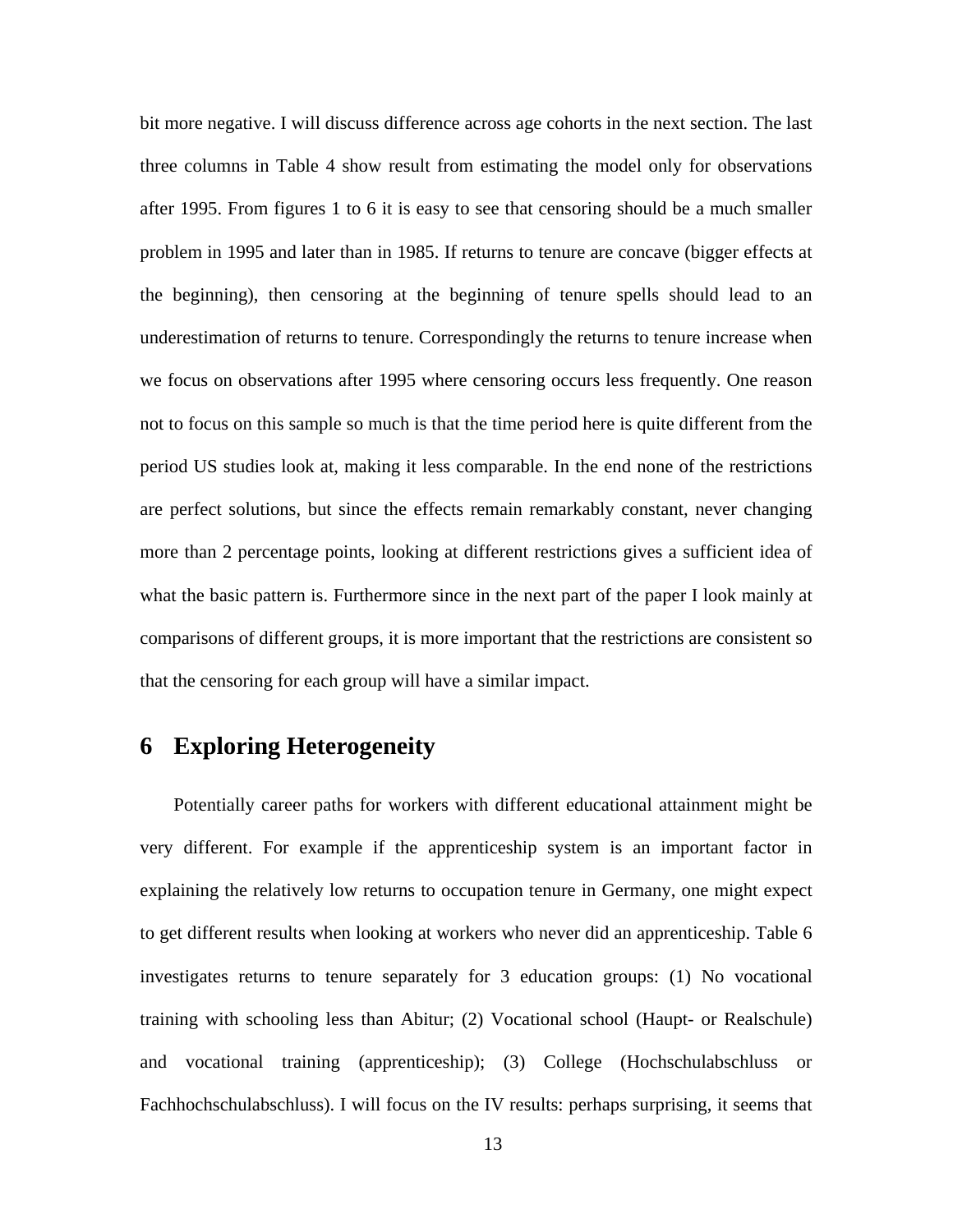for workers in the lowest education group of no vocation training and no higher schooling, returns to occupation and industry tenure are further reduced and only about half the size of the vocational training group. Also the negative effect of employer tenure becomes very small (less than 1 percent after 8 years). It appears that for this group rather than accumulating human capital more while being on the job, there is hardly any increase or decrease in human capital when staying with an occupation, industry or an employer. The second education group has a similar pattern to the overall results, which of course is not surprising given that this group constitutes 65 percent of the overall sample. For the group of college graduates returns to occupation tenure are about twice as large as for the vocational training group, 3 percent after 8 years, while returns to industry are only about half as big, 1.7 percent in 8 years.

So far the analysis has focused entirely on men, mainly to enhance comparability of this study with other studies. Table 7 shows results for women and men. The OLS results look very similar for Women and Men, but looking at the IV results it is striking that women have negative returns to tenure to all three tenure variables. This means that women who remain with the same employer and in the same occupation and industry, actually experience declining wages relative to those women who switch between occupation, industry and employer. Note that because total experience and age is controlled for this does not mean that the actual wages are declining; it is only relative to women moving to other jobs. The magnitude of the effect is that a woman who stays in the same occupation for 8 years relative to a woman who switches occupations has about 2.6 percent lower wages. For industry and employer tenure the effect is negative 1.5 percent and negative 3 percent respectively. This is evidence that wages over the career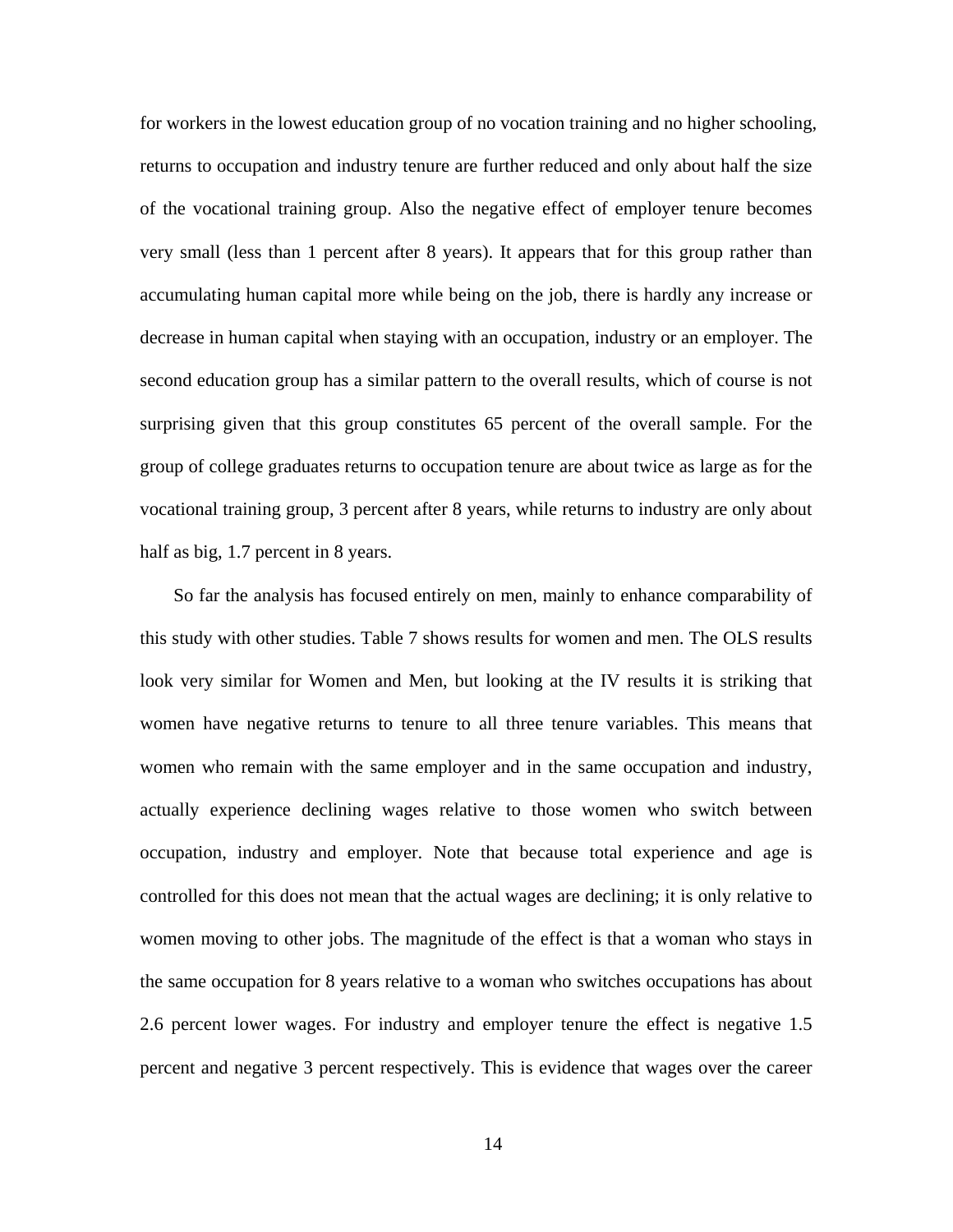path develop quite differently for women than for men. There are various potential explanations for this: perhaps women are in different occupations and industry that have different career paths than the typical male jobs, but within these industries and occupations there are now gender differences. It could also be that because women have a much lower attachment to the labor market, in face of a bad shock, such as displacement, they just leave the labor force, so that women only switch occupations and industries when they receive very good offers. It will be left for future work to more carefully examine these potential channels.

Figures 7 to 9 plot returns to 2 years of tenure for different years. Each dot in each figure thus represents estimates from a separate regression, where the sample is restricted to observations from that specific year. Figure 7 and 8 show OLS results, while Figure 9 shows the results for IV. Since in earlier years IV turns out to be very imprecise I show the latter graph only for the 1991 to 2001 period. Overall I interpret these figures as revealing a remarkable stable relationship between tenure and wages, both in the OLS and in the IV specification. The dip in Industry Tenure in 1997 corresponds to the year with the highest unemployment rate in Germany over the 1990s (and before). A simple interpretation might be that during a period of tight labor markets, there is less (successful) on the job search and thus less inter industry mobility associated with wage growth.

In Figure 10 returns to tenure are depicted for different age cohorts. Figure 11 zooms into the graph by just showing returns to slightly older workers. Figures 12 to 13 present IV results. Since for the younger age cohorts the precision of the IV specification is very bad, the last two graphs concentrate on older workers. I use three year bins for the IV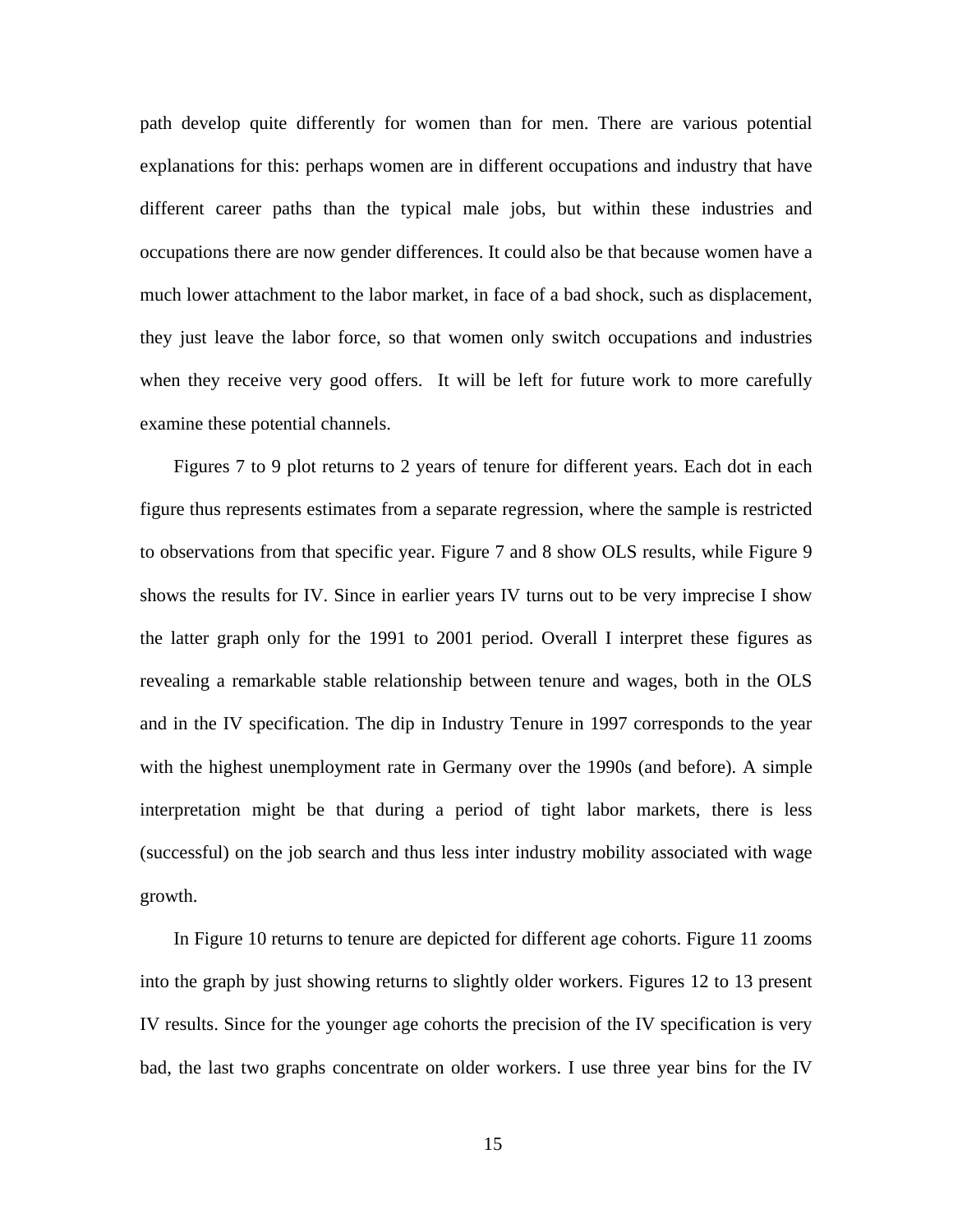graphs (putting 3 years of age together in one regression). The graphs show how returns to tenure change over the lifecycle of a worker. The figure shows that returns to all three categories of tenure become increasingly smaller (in absolute values) as workers age. While for young workers employer tenure is strongly negative and occupation and industry tenure strongly positive in the OLS specification, all these returns become closer to zero as a workers grows older. If one were to take the OLS on face value, the strong negative coefficient on employer tenure joint with a strong positive coefficient for industry and occupation tenure for young workers would imply that workers who switch employers within an occupation and industry experience strong wage growth. Unfortunately in the IV specification this is less clear, although there is some evidence that for younger workers switching employer and industry while staying in the same occupation might be beneficial. This is consistent with Topel and Ward's (1992) work on the career development of young workers, who show that most of the wage growth of young workers happens with job changes. It is also notable from this graph that until the end of workers' career occupation and industry tenure continue to have a positive effect while employer tenure remains slightly negative both in the OLS and IV specification.

## **7 Conclusion**

The analysis in this paper showed that including occupation and industry tenure has large impacts on the estimated returns for employer tenure in earnings regressions. However while the returns to occupation and industry tenure appear to be economically significant in the OLS specification, when instrumenting for the tenure variables the effect becomes much smaller (about 2 to 4 percent) for men and even negative for women. Comparing the results for men with results from the United States shows that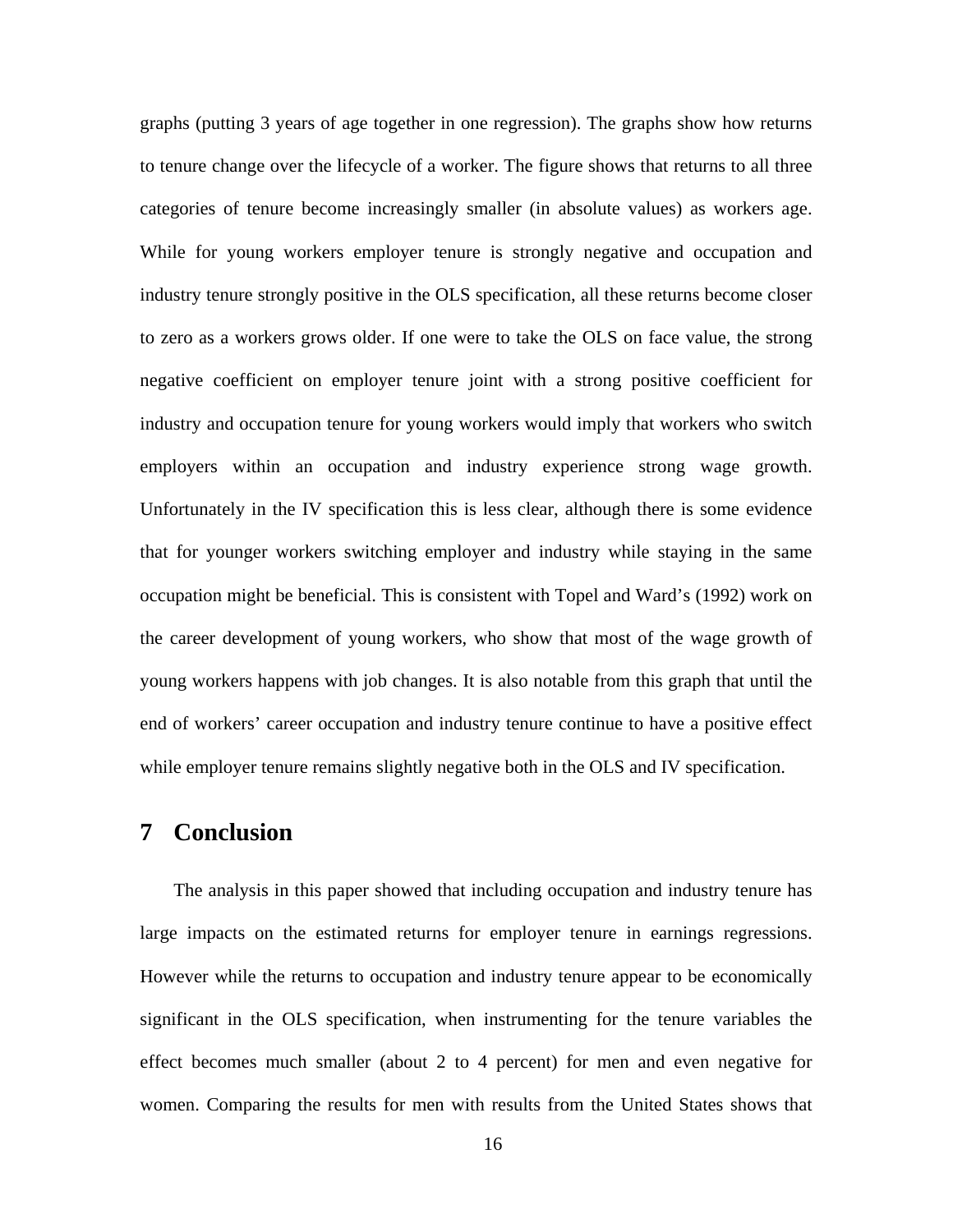returns to occupation tenure are much smaller in Germany. I interpret this as evidence for large investments in human capital on the job in the United States, that result in fast accumulation of human capital, while in Germany most skills are acquired prior to entering the labor market as fulltime workers.

The decomposition in different education groups reveals that the group with the least amount of formal schooling and training is hardly affected by employer, occupation or industry switches, indicating that their skills are highly transferable but probably also that there is little growth in these skills. Wages of college graduates on the other hand respond similarly to occupation and industry switches as do workers who went through formal vocational training (an apprenticeship).

The fact that employer tenure consistently has a negative impact on wages requires a more careful discussion. Since a worker who stays with an employer usually remains in the same occupation and industry, the negative coefficient means that relative to a worker who leaves the firm but stays in the same occupation and industry a worker is doing worse, while he is doing better than workers who switch employer and industry or occupation. Employer switches are mainly happening for two reasons: displacement and on the job search for better positions. Workers who are displaced usually experience large drops in earnings, but this is to a large extent driven by the fact that they are reemployed in a different industry or occupation. Workers who leave because they found a job they prefer, are likely to have higher wages after leaving the employer. If the effect of workers who leave because of on the job search is bigger than the effect of those who are displaced but stay in the same industry and occupation, then returns to employer tenure will be negative, as is shown in the data for Germany.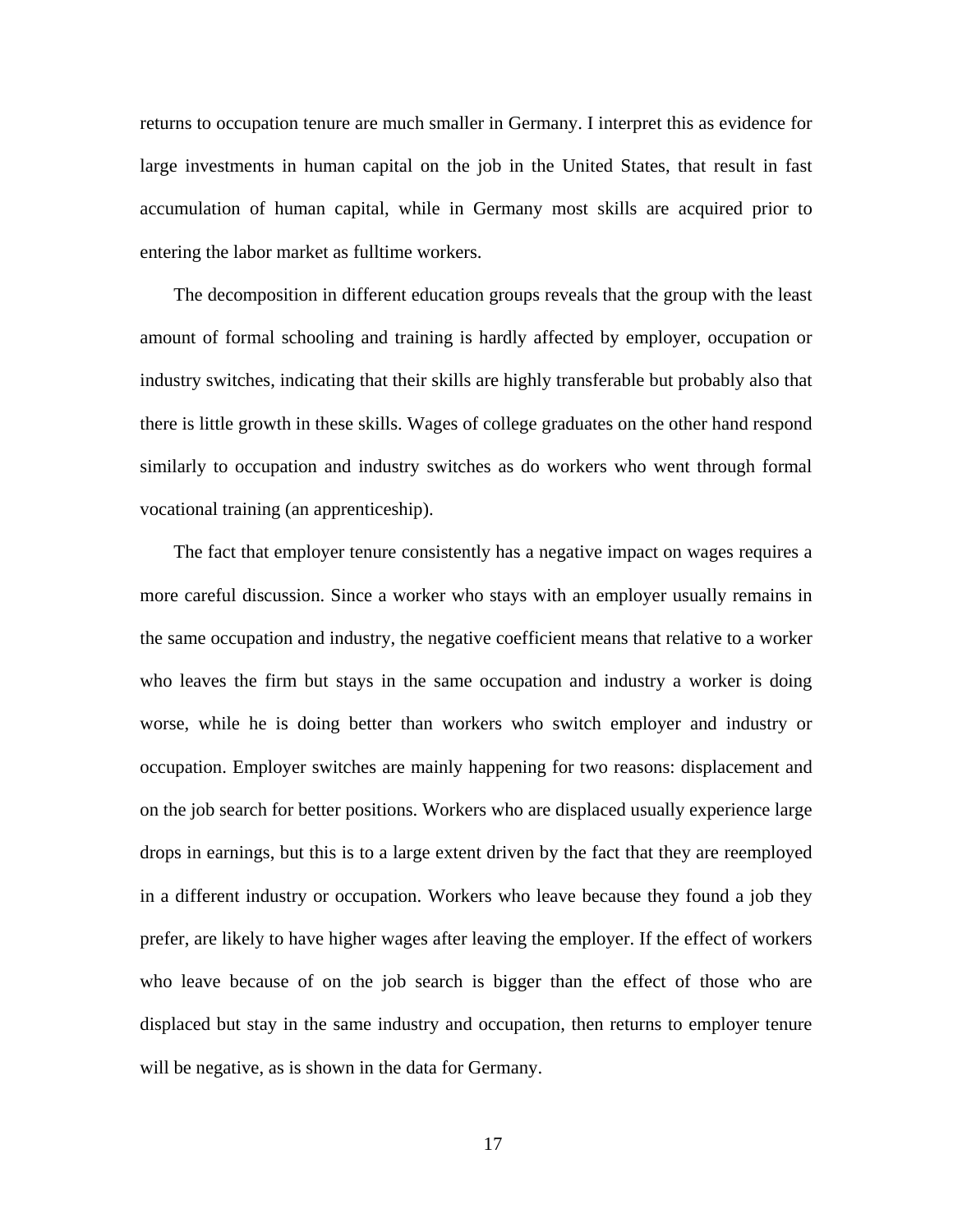### **8 References**

- Adda, J. C. Dustmann, C. Meghir, J.-M. Robin, (2006) *Career Progression and Formal Versus On-The-Job Training*, Centre for Economic Policy Research, DP 6087.
- Altonji, J., and N. Williams, (2005) *Do Wages Rise with Job Seniority? A Reassessment*, Industrial and Labor Relations Review, 58(3), 370-397.
- Altonji, J., and R. Shakotko, (1987) *Do Wages Rise with Seniority*, Review of Economic Studies, 54, 437-459.
- Becker, G., (1962) *Investment in Human Capital: A Theoretical Analysis*, Journal of Political Economy, 70(5), 9-49.
- Brown, J.N., and A. Light, (1992) *Interpreting Panel Data on Job Tenure*, Journal of Labor Economics, 10(3), 219-257.
- Burdett, K., and M. Coles, (2003) *Equilibrium Wage-Tenure Contracts*, Econometrica, 71(5), 1377-1404.
- DiPrete, T. A., and K. L. Nonnemaker, (1997) *Structural Change, Labor Market Turbulence and Labor Market Outcomes*, American Sociological Review, 62(3), 387-405.
- Gottschalk, P., and R. Moffitt, (1994) *The Growth of Earnings Instability in the U.S. Labor Market*, Brookings Papers on Economic Activity, 2, 217-272.
- Harris, M., and B. Holmstrom, (1982) *A Theory of Wage Dynamics*, Review of Economic Studies, 49, 315-33.
- Ingram, B.F. and G. R. Neumann, (2000) *The Returns to Skill*, mimeo, University of Iowa.
- Jacobson, L., R. LaLonde, And D. Sullivan, (1993) *Earnings Losses of Displaced Workers*, American Economic Review, 83(4), 685-709.
- Kambourov, G., and I. Manovskii, (2004a) *Accounting for the Changing Life-Cycle Profile of Earnings*, mimeo, University of Pennsylvania.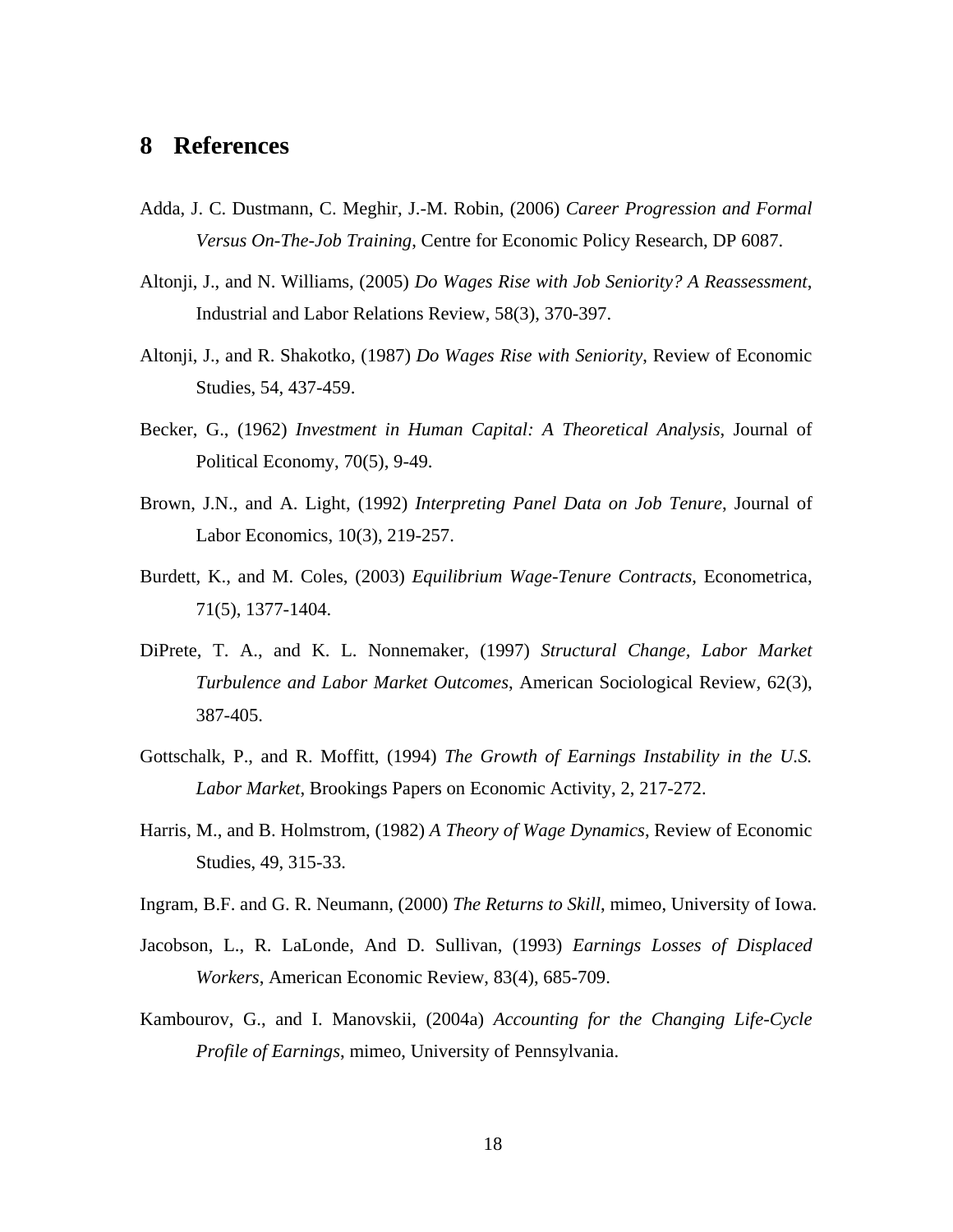- Kambourov, G., and I. Manovskii, (2004b) *Occupational Mobility and Wage Inequality*, IZA Discussion Paper, No. 1189.
- Kambourov, G., and I. Manovskii, (2004c) *Rising Occupational and Industry Mobility in the United States: 1968 - 1993*, IZA Discussion Paper, No. 1110.
- Kambourov, G., and I. Manovskii, (2005) *Occupational Specificty of Human Capital*, mimeo, University of Pennsylvania.
- Kwon, I. and E. Meyersson Milgrom, (2004) *Boundaries of Internal Labor Markets; The Relative Importance of Firms and Occupations*, mimeo, Stanford University, Graduate School of Business.
- Mincer, J., (1974) *Schooling, Experience and Earnings*, , Columbia University Press, New York, NY.
- Mortensen, D., (1978) *Specific Capital and Labor Turnover*, Bell Journal of Economics, 9, 572-86.
- Neal, D., (1995) *Industry-Specific Human Capital: Evidence from Displaced Workers*, Journal of Labor Economics, 13(40, 653-677.
- Neal, D., (1999) *The Complexity of Job Mobility Among Young Men*, Journal of Labor Economics, .
- Parent, D., (2000) *Industry-Specific Capital and the Wage Profile: Evidence from the National Longitudinal Survey of Youth and the Panel Study of Income Dynamcis*, Journal of Labor Economics, 18(2), 306-323.
- Pavan, R., (2006) *Career Choice and Wage Growth*, mimeo, University of Rochester.
- Shaw, K., (1984) *A Formulation of the Earnings Function Using the Concept of Occupational Investment*, Journal of Human Resources, 14, 319-40.
- Shaw, K., (1987) *Occupational Change, Employer Change, and the Transferability of Skills*, Southern Economic Journal, 53, 702-19.
- Stevens, M., (2004) *Wage-Tenure Contracts in a Frictional Labor Market: Firms' Strategies for Recruitment and Retention*, Review of Economic Studies, 71(2), 535-51.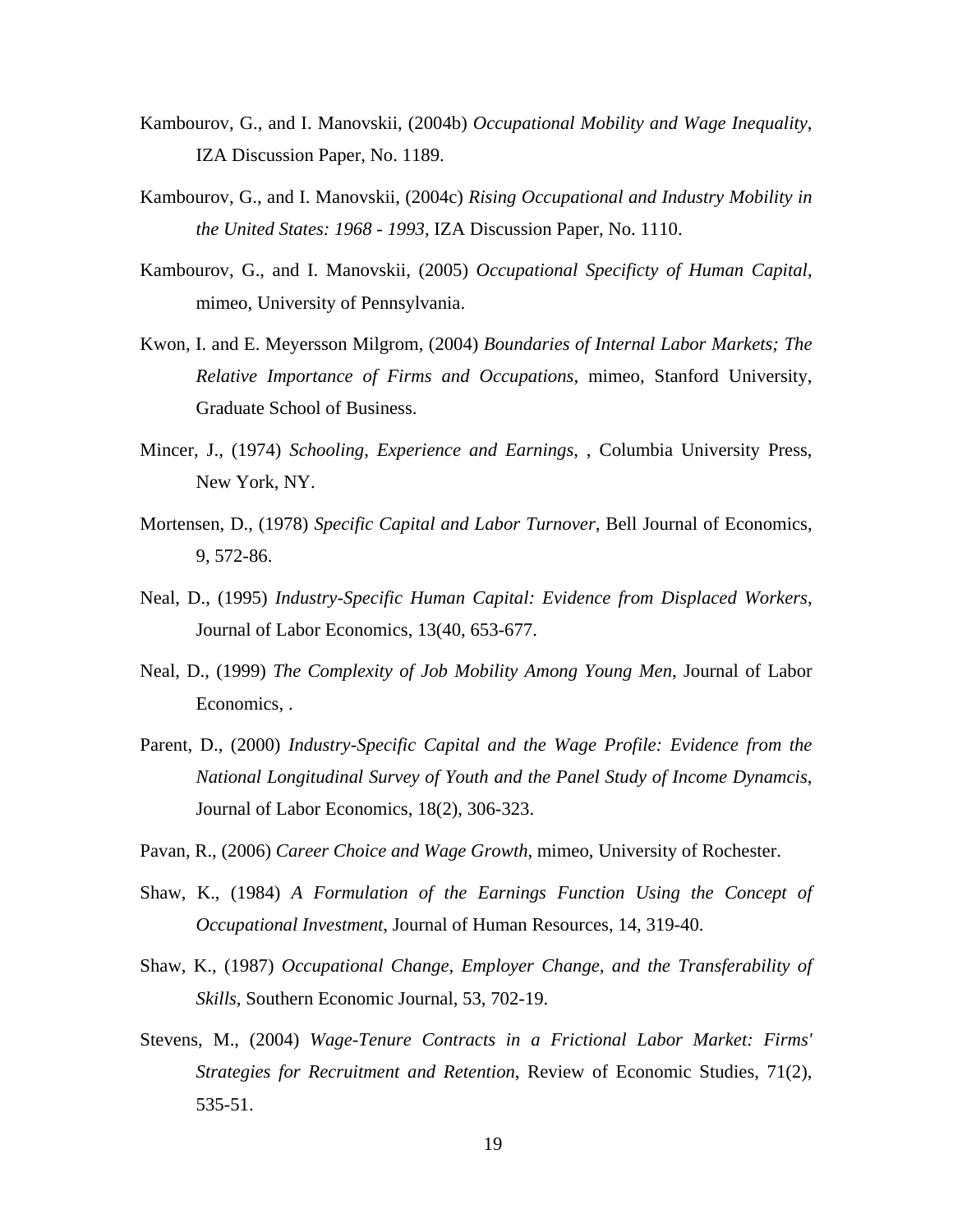- Sullivan, P., (2006) *Empirical Evidence on Occupation and Industry Specific Human Capital*, MPRA Paper, No. 863.
- Sullivan, P., (2006) *Estimation of an Occupational Choice Model when Occupations are Misclassified*, MPRA Paper, No. 862.
- Topel, R. H., (1991) *Specific Capital, Mobility and Wages: Wages Rise with Job Seniority*, Journal of Political Economy, 99(1), 145-76.
- Topel, R. H. and M. P. Ward, (1992) *Job Mobility and the Careers of Young men*, Quarterly Journal of Economics, 107(2), 439-479.
- Vsicusi, K., (1980) *Self-Selection, Learning-Induced Quits and the Optimal Wage Structure*, International Economic Review, 21, 529-46.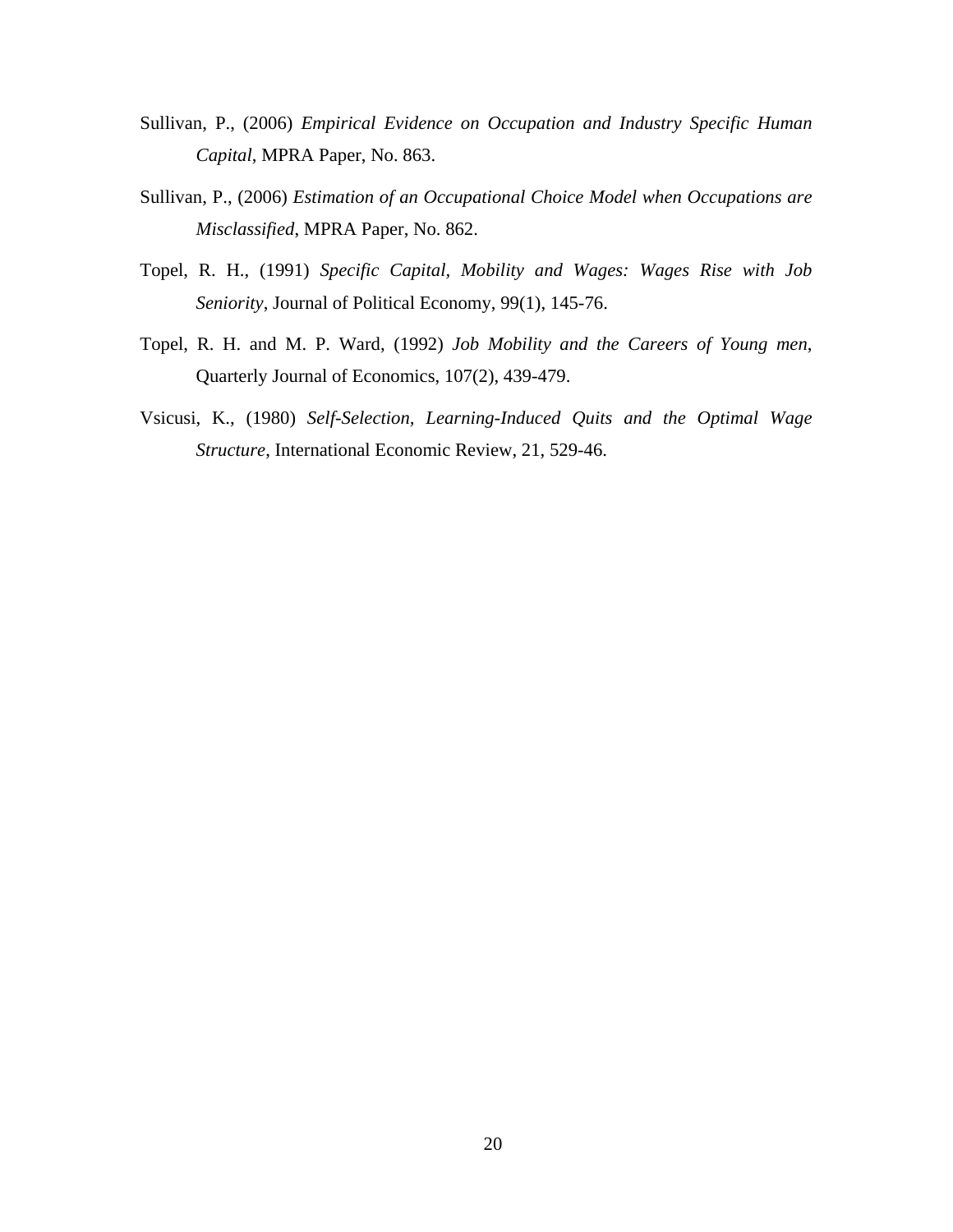## **9 Appendix - Data**

In this section I explain the various steps that were performed to clean the data and put it in a usable format. The guiding principle for these steps was to keep the results comparable to studies from the United States.

In the IABS the unit observation is a spell (employment or unemployment). Such a spell can last from a few days up to a maximum of one year for employment spells or several years for unemployment spells. My first restriction is that I only use workers whose first employment is recorded in West Germany (variable ow\_kto = 0). Furthermore since there are a cases where two or more employment spells are recorded for the same period of time, I use only one spell, namely the spell with level=0. This amounts to preferring employment spells to unemployment spells, fulltime spells to part time spells and higher wage spells to lower wage spells. This makes sense in so far as a person who has a part time and a full time job would be full time employed from an economists perspective. Similarly a person who has a job and receives unemployment benefits would still count as someone with a job rather than being unemployed. The cases were spells are duplicates for the same employment with different wages are a very small fraction of the sample and the wage differences are very small.

I define a fulltime employment spell as a spell that belongs to the group of social security jobs (Sozialversicherungspflichtige Beschaeftigte, pers  $gr = 1$ ) and where the position on the job is described as full time (stib  $= 1, 2, 3$ , or 4). For a few full time employment spells generated this way wage (entgelt) is equal to zero. This is largely due to the fact that these spells are secondary reports (ergaenzte Meldungen). Since this is only due to the reporting mechanism, I assign these spells (fulltime spells with btyp  $> 1$ )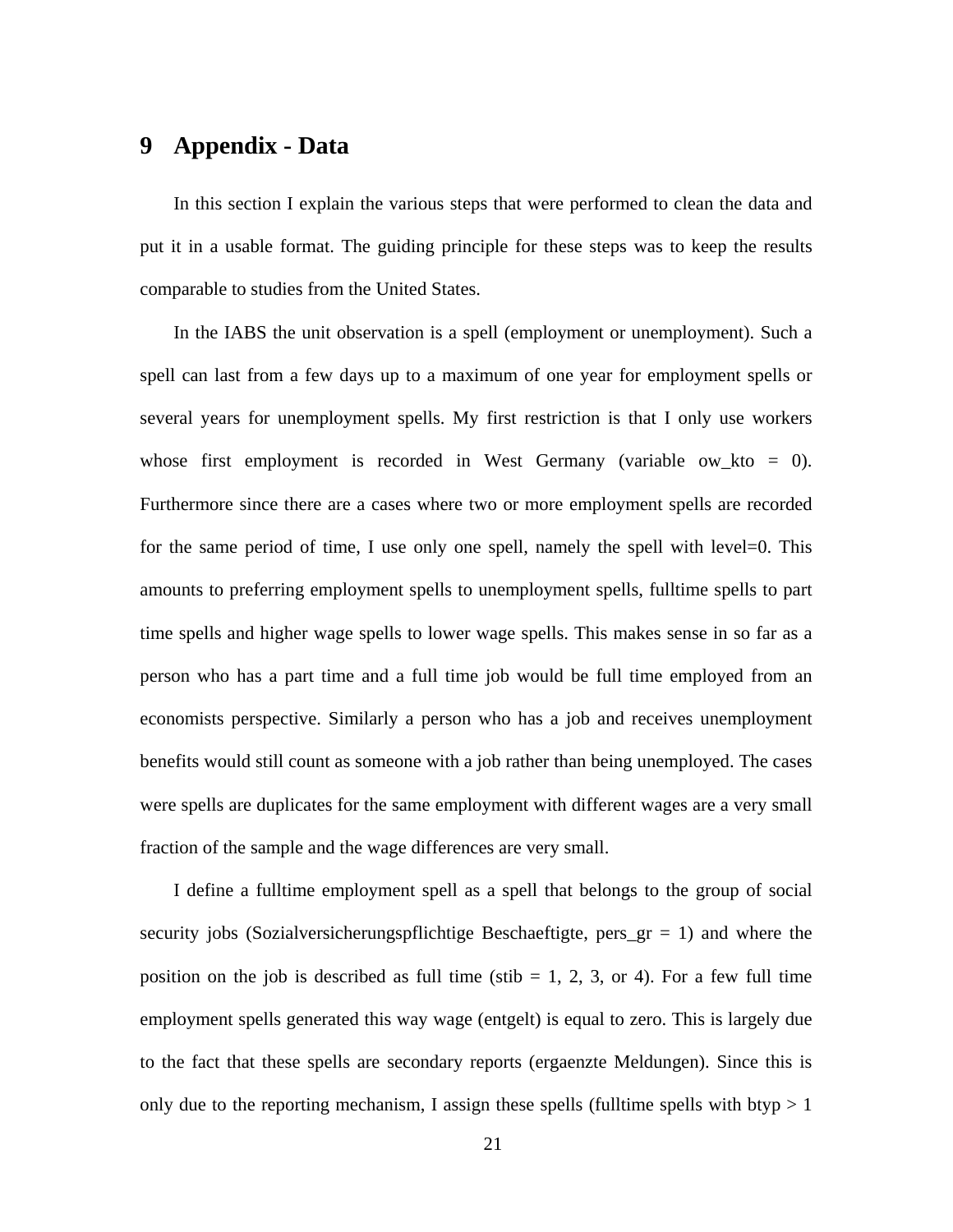and btyp  $\leq$  7) the wage from the previous spell. The remaining fulltime spells with 0 wage are negligible. I transform wages from spells after 1998 from Euro to DM by multiplying them with 1.95583 and use a consumer price index to generate real wages in prices of 2000.

In order to generate tenure variables, I identify occupation, industry and employer switches for fulltime spells by looking at whether the occupation, industry or employer variable changed from the previous fulltime spell. This means that a person who works in an occupation, becomes unemployed and resumes another fulltime job in the same occupation would not be counted as a occupation switcher, while a person who moves to another fulltime occupation and then back to the first occupation would have 2 occupation switches. Similarly for industry and employer switches.

Since we are interested in obtaining representative estimates for the population of workers rather than for the universe of spells, the data is transformed into a format such that for each worker there is one observation per year. For this I pick for each worker in each year the spell that starts before and ends after September  $1<sup>st</sup>$ . The worker is then assigned the employment status and, if employed, all job characteristics (occupation, industry, wage etc.) of this spell. Occupation tenure for an observation is calculated by summing up the duration of all fulltime employment spells since the last occupation switch (according to the above definition). Industry and employer tenure are constructed in the same manner.

The instrument for occupation tenure is defined as deviations from mean occupation tenure for an occupation worker match:

$$
OccTen\_Instrument_{iqt} = OccTen_{iqt} - \frac{1}{T_{iq}} \sum_{t=1}^{T_{iq}} OccTen_{iqt}
$$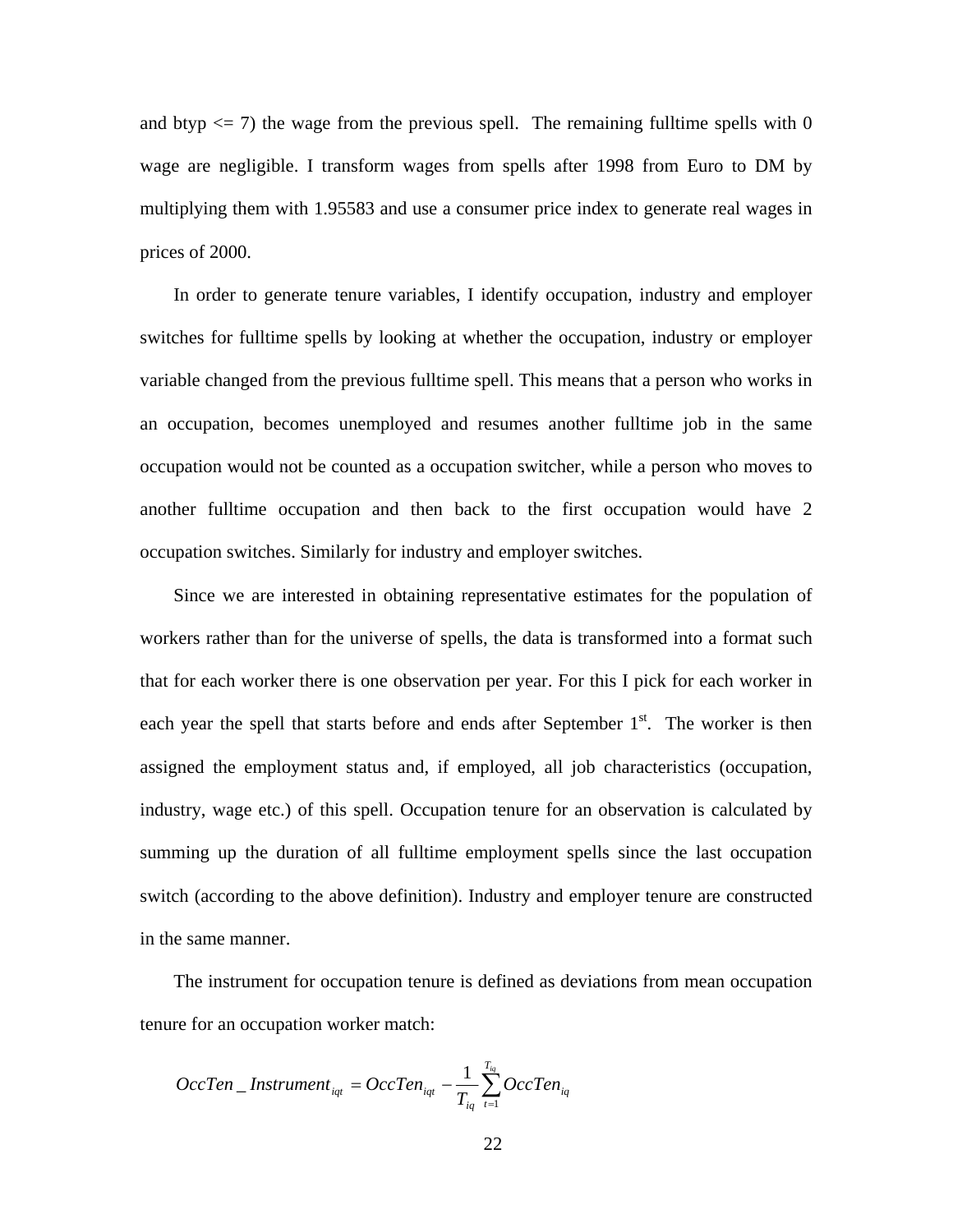where  $T_{iq}$  is the number of (yearly) observations for a worker occupation match. The instruments for the squared and cubic terms are defined as:

$$
OccTen^{2} _{}
$$
 *Instrument*<sub>*iqt*</sub> = OccTen<sup>2</sup><sub>*iqt*</sub> -  $\frac{1}{T_{iq}} \sum_{t=1}^{T_{iq}} OccTen^{2}_{iq}$   
\n
$$
OccTen^{3} _{}
$$
 *Instrument*<sub>*iqt*</sub> = OccTen<sup>3</sup><sub>*iqt*</sub> -  $\frac{1}{T_{iq}} \sum_{t=1}^{T_{iq}} OccTen^{3}_{iq}$ 

For industry and employer tenure and the OldEmployer dummy, the instruments are defined in the same way.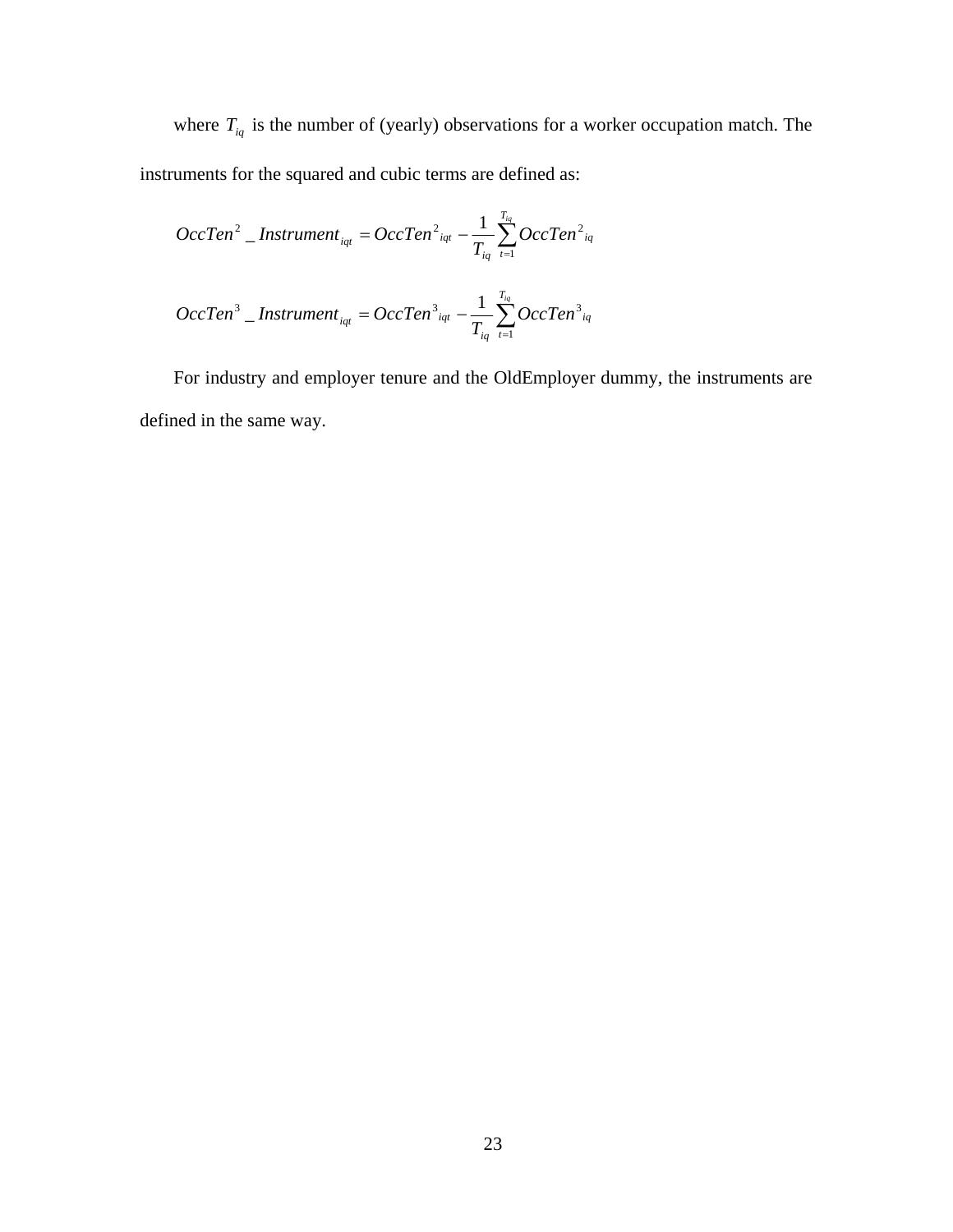|                                              |           |           | Male, Age>18, & | Male, Reliable & | Male, Age $>$ 18 &  |
|----------------------------------------------|-----------|-----------|-----------------|------------------|---------------------|
|                                              | Men       | Women     | Year >= 1985    | Age $> 18$       | Birthyear $>= 1959$ |
| Real Wage                                    | 164       | 120       | 176             | 161              | 155                 |
| Log of Real Wage                             | 5.04      | 4.69      | 5.11            | 5.01             | 4.97                |
| Tenure in current Occupation                 | 6.22      | 5.30      | 7.82            | 4.82             | 4.14                |
| Tenure in current Industry                   | 6.81      | 5.52      | 8.61            | 5.19             | 4.48                |
| Tenure with current Employer                 | 5.69      | 4.66      | 7.05            | 4.31             | 3.65                |
| No formal vocational training                | .184      | .238      | 0.162           | 0.181            | 0.159               |
| Vocational school and vocational<br>training | .648      | .619      | 0.644           | 0.624            | 0.635               |
| Abitur; no vocational training               | .00557    | .00744    | 0.00645         | 0.00674          | 0.00867             |
| Abitur and vocational training               | .0195     | .0308     | 0.0256          | 0.0274           | 0.0353              |
| College - FH                                 | .0338     | .0126     | 0.0395          | 0.0343           | 0.0337              |
| College - Uni                                | .0394     | .0219     | 0.0495          | 0.0425           | 0.0450              |
| <b>Number of Observations</b>                | 5,757,365 | 3,055,856 | 3,577,275       | 2,765,464        | 1,502,928           |

#### **Table 1: Summary Statistics - Means of Variables for different subpopulations**

Only fulltime workers

Workers are defined as reliable (in terms of their tenure variables) if they are born after 1959 or had at least one occupation, employer and industry switch.

Table was generated on 21 Mar 2007 at 18:43:25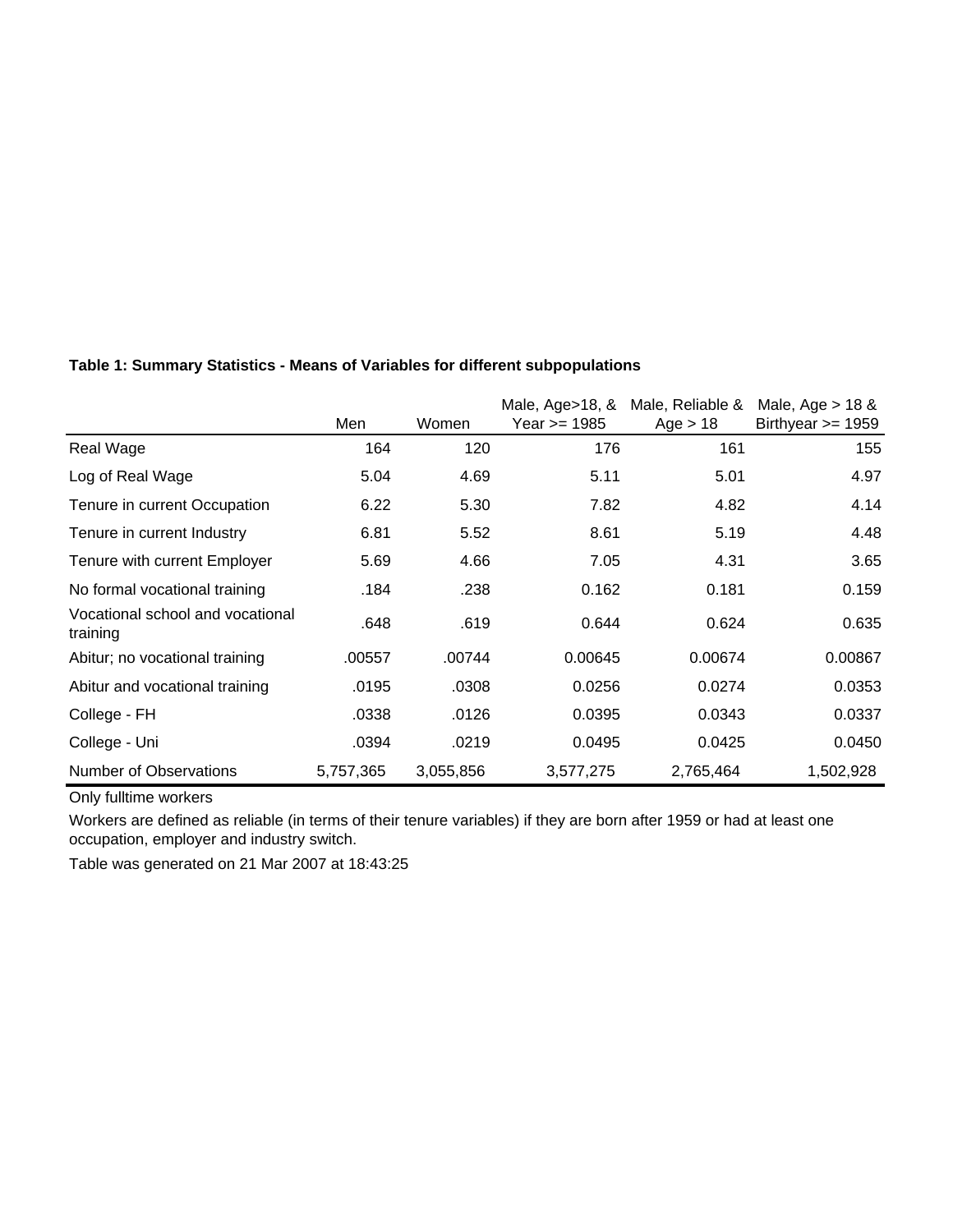#### **Table 2: Effect of Tenure on Wages - OLS**

|                                           | (1)                         | (2)                         | (3)                         | (4)                         | (5)                         |
|-------------------------------------------|-----------------------------|-----------------------------|-----------------------------|-----------------------------|-----------------------------|
|                                           | Log of Real                 | Log of Real                 | Log of Real                 | Log of Real                 | Log of Real                 |
|                                           | Wage                        | Wage                        | Wage                        | Wage                        | Wage                        |
| Tenure with current Employer              | $0.00573***$                | $-0.00313***$               | $0.00111***$                |                             | $-0.00477***$               |
|                                           | (0.000184)                  | (0.000230)                  | (0.000200)                  |                             | (0.000234)                  |
| Employer Ten^2 x 100                      | $-0.0160***$                | $0.0111***$                 | 0.000309                    |                             | $0.0171***$                 |
|                                           | (0.000849)                  | (0.00105)                   | (0.000908)                  |                             | (0.00106)                   |
| Tenure in current Occupation              |                             |                             | $0.0170***$                 | $0.0120***$                 | $0.0127***$                 |
|                                           |                             |                             | (0.000322)                  | (0.000353)                  | (0.000356)                  |
| Occupation Ten^2 x 100                    |                             |                             | $-0.113***$                 | $-0.0906***$                | $-0.0922***$                |
|                                           |                             |                             | (0.00318)                   | (0.00354)                   | (0.00355)                   |
| Occupation Ten^3 x 100                    |                             |                             | $0.00236***$                | 0.00205***                  | $0.00203***$                |
|                                           |                             |                             | (0.0000875)                 | (0.0000975)                 | (0.0000975)                 |
| Tenure in current Industry                |                             | $0.0192***$                 |                             | $0.0119***$                 | $0.0133***$                 |
|                                           |                             | (0.000372)                  |                             | (0.000395)                  | (0.000410)                  |
| Industry Ten^2 x 100                      |                             | $-0.0916***$                |                             | $-0.0472***$                | $-0.0449***$                |
|                                           |                             | (0.00353)                   |                             | (0.00391)                   | (0.00394)                   |
| Industry Ten^3 x 100                      |                             | $0.00142***$                |                             | 0.000631***                 | 0.000332**                  |
|                                           |                             | (0.0000953)                 |                             | (0.000106)                  | (0.000106)                  |
| Job at employer held for more than 1 year | $0.0393***$                 | $0.0338***$                 | $0.0320***$                 | $0.0220***$                 | $0.0311***$                 |
|                                           | (0.000539)                  | (0.000547)                  | (0.000538)                  | (0.000566)                  | (0.000546)                  |
| <b>Total Experience</b>                   | $0.0445***$                 | $0.0370***$                 | $0.0368***$                 | $0.0343***$                 | $0.0340***$                 |
|                                           | (0.000315)                  | (0.000382)                  | (0.000362)                  | (0.000393)                  | (0.000393)                  |
| Total Experience^2                        | $-0.00186***$               | $-0.00150***$               | $-0.00135***$               | $-0.00134***$               | $-0.00132***$               |
|                                           | (0.0000274)                 | (0.0000347)                 | (0.0000320)                 | (0.0000355)                 | (0.0000355)                 |
| Total Experience^3 x 100                  | $0.00371***$                | $0.00307***$                | $0.00258***$                | $0.00273***$                | $0.00267***$                |
|                                           | (0.0000702)                 | (0.0000911)                 | (0.0000831)                 | (0.0000933)                 | (0.0000934)                 |
| Age                                       | $0.0144***$                 | $0.0151***$                 | $0.0150***$                 | $0.0154***$                 | $0.0154***$                 |
|                                           | (0.000270)                  | (0.000270)                  | (0.000270)                  | (0.000270)                  | (0.000270)                  |
| Age squared                               | $-0.000198***$              | $-0.000206***$              | $-0.000206***$              | $-0.000211***$              | $-0.000210***$              |
|                                           | (0.00000334)<br>$0.0194***$ | (0.00000334)<br>$0.0199***$ | (0.00000335)<br>$0.0190***$ | (0.00000335)<br>$0.0197***$ | (0.00000335)<br>$0.0196***$ |
| <b>German Nationality</b>                 | (0.00124)                   | (0.00124)                   | (0.00124)                   | (0.00124)                   | (0.00124)                   |
| <b>Nationality Missing</b>                | $-0.0102$                   | $-0.0144*$                  | $-0.0119*$                  | $-0.0131*$                  | $-0.0150*$                  |
|                                           | (0.00598)                   | (0.00594)                   | (0.00595)                   | (0.00593)                   | (0.00592)                   |
| No formal vocational training             | $-0.0391***$                | $-0.0403***$                | $-0.0396***$                | $-0.0413***$                | $-0.0405***$                |
|                                           | (0.00184)                   | (0.00184)                   | (0.00184)                   | (0.00184)                   | (0.00184)                   |
| Vocational school and vocational training | $0.124***$                  | $0.122***$                  | $0.122***$                  | $0.120***$                  | $0.121***$                  |
|                                           | (0.00174)                   | (0.00174)                   | (0.00174)                   | (0.00174)                   | (0.00174)                   |
| Abitur; no vocational training            | $0.194***$                  | $0.191***$                  | $0.191***$                  | $0.189***$                  | $0.189***$                  |
|                                           | (0.00542)                   | (0.00540)                   | (0.00540)                   | (0.00540)                   | (0.00539)                   |
| Abitur and vocational training            | $0.290***$                  | $0.286***$                  | $0.286***$                  | $0.284***$                  | $0.284***$                  |
|                                           | (0.00256)                   | (0.00256)                   | (0.00256)                   | (0.00256)                   | (0.00256)                   |
| College - FH                              | $0.447***$                  | $0.442***$                  | $0.442***$                  | $0.440***$                  | $0.440***$                  |
|                                           | (0.00235)                   | (0.00234)                   | (0.00235)                   | (0.00235)                   | (0.00234)                   |
| College - Uni                             | $0.553***$                  | $0.547***$                  | $0.548***$                  | $0.545***$                  | $0.544***$                  |
|                                           | (0.00230)                   | (0.00230)                   | (0.00230)                   | (0.00230)                   | (0.00230)                   |
| Constant                                  | 4.257***                    | 4.244***                    | 4.247***                    | 4.239***                    | 4.239***                    |
|                                           | (0.00792)                   | (0.00791)                   | (0.00792)                   | (0.00791)                   | (0.00791)                   |
| YearFE                                    |                             |                             |                             |                             |                             |
| RegionFE                                  |                             |                             |                             |                             |                             |
| IndustryFE                                |                             |                             |                             |                             |                             |
| OccupationFE                              |                             |                             |                             |                             |                             |
| r2                                        | .3893285                    | .3917456                    | .3906988                    | .3921284                    | .3922831                    |
| N                                         | 5.46e+06                    | 5.46e+06                    | 5.46e+06                    | 5.46e+06                    | 5.46e+06                    |

Significance Levels: \* p<.05; \*\* p<.01; \*\*\* p<.001

Sample restricted to: fulltime & age > 18 & year >= 1985

100 percent of data used

Table was generated on 22 Mar 2007 at 05:17:30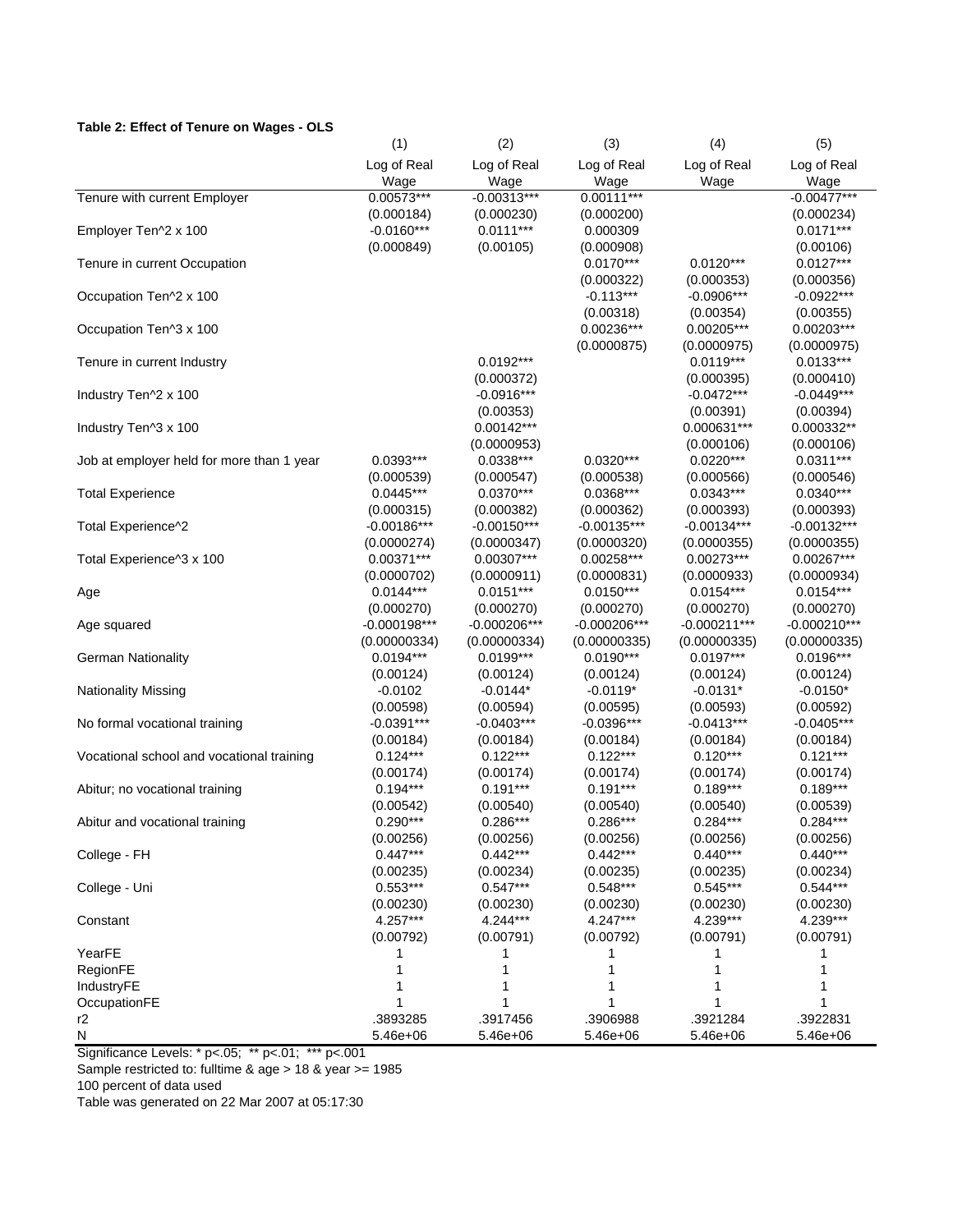#### **Table 3: Effect of Tenure on Wages - IV**

|                                           | (1)            | (2)            | (3)            | (4)            | (5)            |
|-------------------------------------------|----------------|----------------|----------------|----------------|----------------|
|                                           | Log of Real    | Log of Real    | Log of Real    | Log of Real    | Log of Real    |
|                                           | Wage           | Wage           | Wage           | Wage           | Wage           |
| Tenure with current Employer              | $-0.00222***$  | $-0.00493***$  | $-0.00250***$  |                | $-0.00483***$  |
|                                           | (0.000132)     | (0.000166)     | (0.000145)     |                | (0.000169)     |
| Employer Ten^2 x 100                      | $0.0144***$    | $0.0185***$    | $0.0139***$    |                | $0.0179***$    |
|                                           | (0.000578)     | (0.000724)     | (0.000630)     |                | (0.000737)     |
| Tenure in current Occupation              |                |                | $-0.00536***$  | $-0.00414***$  | $-0.00322***$  |
|                                           |                |                | (0.000287)     | (0.000313)     | (0.000314)     |
| Occupation Ten^2 x 100                    |                |                | $0.0652***$    | $0.0369***$    | $0.0330***$    |
|                                           |                |                | (0.00274)      | (0.00303)      | (0.00304)      |
| Occupation Ten^3 x 100                    |                |                | $-0.00177***$  | $-0.000873***$ | $-0.000843***$ |
|                                           |                |                | (0.0000748)    | (0.0000828)    | (0.0000829)    |
| Tenure in current Industry                |                | $-0.00454***$  |                | $-0.00523***$  | $-0.00298***$  |
|                                           |                | (0.000321)     |                | (0.000341)     | (0.000351)     |
| Industry Ten^2 x 100                      |                | 0.0886***      |                | $0.0777***$    | $0.0726***$    |
|                                           |                | (0.00296)      |                | (0.00326)      | (0.00328)      |
| Industry Ten^3 x 100                      |                | $-0.00259***$  |                | $-0.00205***$  | $-0.00218***$  |
|                                           |                | (0.0000794)    |                | (0.0000879)    | (0.0000881)    |
| Job at employer held for more than 1 year | 0.00593***     | $0.0122***$    | 0.00952***     | $0.00742***$   | $0.0129***$    |
|                                           | (0.000613)     | (0.000638)     | (0.000629)     | (0.000607)     | (0.000641)     |
| <b>Total Experience</b>                   | $0.0528***$    | $0.0565***$    | $0.0559***$    | $0.0577***$    | $0.0574***$    |
|                                           | (0.000251)     | (0.000319)     | (0.000302)     | (0.000332)     | (0.000332)     |
| Total Experience^2                        | $-0.00247***$  | $-0.00299***$  | $-0.00280***$  | $-0.00310***$  | $-0.00307***$  |
|                                           | (0.0000214)    | (0.0000279)    | (0.0000261)    | (0.0000290)    | (0.0000290)    |
| Total Experience^3 x 100                  | 0.00458***     | $0.00601***$   | 0.00542***     | 0.00626***     | 0.00618***     |
|                                           | (0.0000550)    | (0.0000724)    | (0.0000672)    | (0.0000752)    | (0.0000752)    |
| Age                                       | $0.0166***$    | $0.0169***$    | $0.0167***$    | $0.0170***$    | $0.0169***$    |
|                                           | (0.000136)     | (0.000136)     | (0.000136)     | (0.000136)     | (0.000136)     |
| Age squared                               | $-0.000207***$ | $-0.000211***$ | $-0.000208***$ | $-0.000212***$ | $-0.000211***$ |
|                                           | (0.00000163)   | (0.00000164)   | (0.00000164)   | (0.00000164)   | (0.00000164)   |
| <b>German Nationality</b>                 | $0.0214***$    | $0.0214***$    | $0.0212***$    | $0.0215***$    | $0.0214***$    |
|                                           | (0.000547)     | (0.000547)     | (0.000547)     | (0.000547)     | (0.000547)     |
| <b>Nationality Missing</b>                | $-0.0262***$   | $-0.0288***$   | $-0.0269***$   | $-0.0267***$   | $-0.0289***$   |
|                                           | (0.00308)      | (0.00308)      | (0.00308)      | (0.00308)      | (0.00308)      |
| No formal vocational training             | $-0.0286***$   | $-0.0288***$   | $-0.0283***$   | $-0.0296***$   | $-0.0287***$   |
|                                           | (0.000679)     | (0.000679)     | (0.000679)     | (0.000678)     | (0.000679)     |
| Vocational school and vocational training | $0.137***$     | $0.137***$     | $0.137***$     | $0.137***$     | $0.137***$     |
|                                           | (0.000608)     | (0.000608)     | (0.000609)     | (0.000608)     | (0.000608)     |
| Abitur; no vocational training            | $0.202***$     | $0.201***$     | $0.202***$     | $0.200***$     | $0.201***$     |
|                                           | (0.00185)      | (0.00185)      | (0.00185)      | (0.00185)      | (0.00185)      |
| Abitur and vocational training            | $0.296***$     | $0.295***$     | $0.296***$     | $0.296***$     | $0.295***$     |
|                                           | (0.00102)      | (0.00102)      | (0.00102)      | (0.00102)      | (0.00102)      |
| College - FH                              | $0.454***$     | $0.453***$     | $0.453***$     | $0.453***$     | $0.453***$     |
|                                           | (0.00105)      | (0.00105)      | (0.00105)      | (0.00105)      | (0.00105)      |
| College - Uni                             | $0.555***$     | $0.553***$     | $0.554***$     | $0.554***$     | $0.553***$     |
|                                           | (0.000945)     | (0.000946)     | (0.000948)     | (0.000948)     | (0.000948)     |
| Constant                                  | 4.213***       | 4.207***       | 4.212***       | 4.207***       | 4.208***       |
|                                           | (0.00350)      | (0.00350)      | (0.00351)      | (0.00351)      | (0.00351)      |
| YearFE                                    |                |                |                |                |                |
| RegionFE                                  |                |                |                |                |                |
| IndustryFE                                |                |                |                |                |                |
| OccupationFE                              |                |                |                |                |                |
| r2                                        | .3855429       | .3865443       | .3854015       | .386322        | .386405        |
| N                                         | 5.46e+06       | 5.46e+06       | 5.46e+06       | 5.46e+06       | 5.46e+06       |

Significance Levels: \* p<.05; \*\* p<.01; \*\*\* p<.001

Sample restricted to: fulltime & age > 18 & year >= 1985

100 percent of data used

Altonji Shakotko Instrumental Variables

Table was generated on 22 Mar 2007 at 05:18:06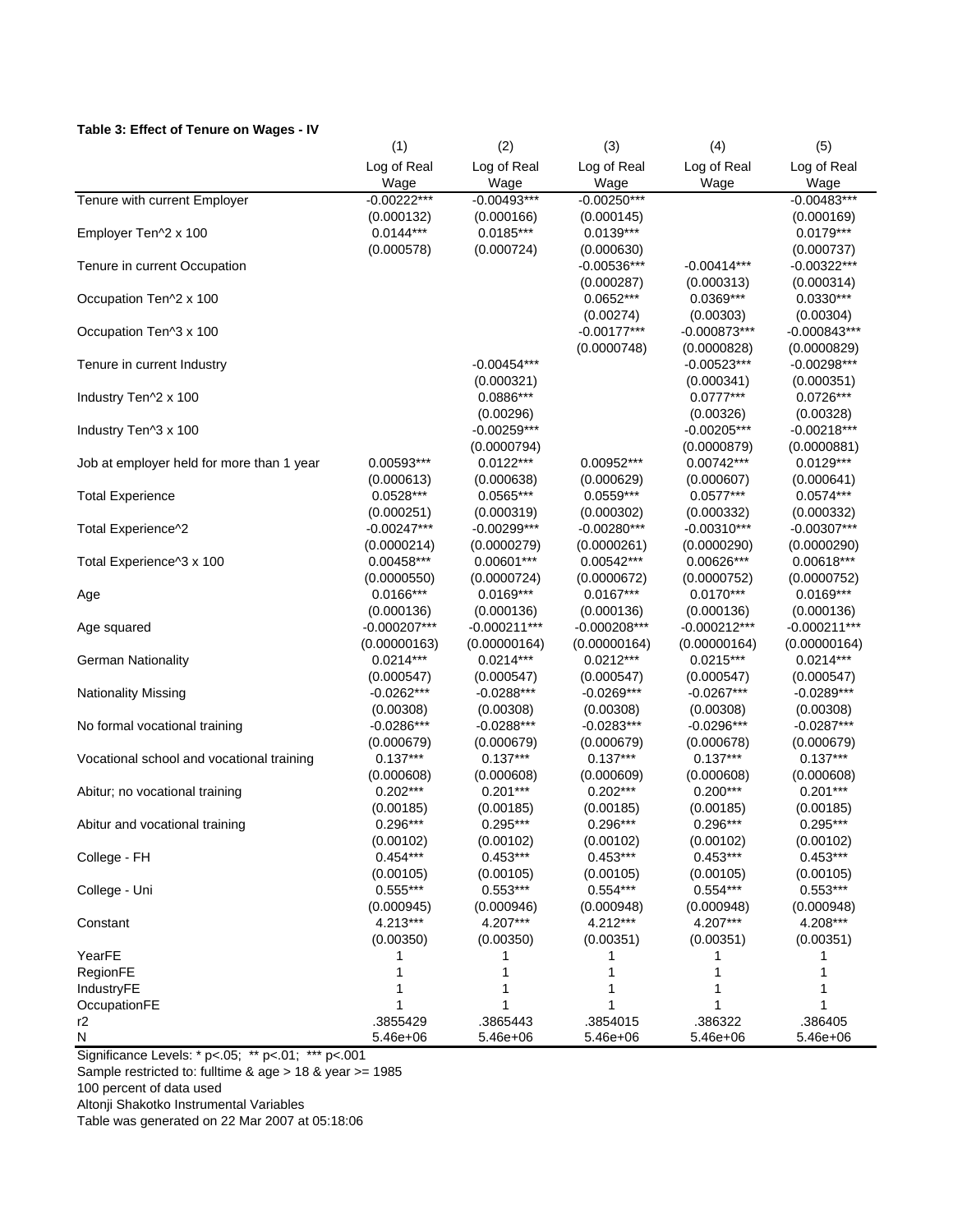|              |            | Germany    |            | <b>United States</b> |           |           |  |  |
|--------------|------------|------------|------------|----------------------|-----------|-----------|--|--|
| Panel A: OLS |            |            |            |                      |           |           |  |  |
|              | 2 years    | 5 years    | 8 years    | 2 years              | 5 years   | 8 years   |  |  |
| Occupation   | 0.02953    | 0.05986    | 0.07678    | 0.0750               | 0.1666    | 0.2321    |  |  |
| SE           | 0.00056    | 0.00104    | 0.00123    | 0.0078               | 0.0172    | 0.0237    |  |  |
| Industry     | 0.02751    | 0.06045    | 0.08468    | 0.0279               | 0.0695    | 0.1098    |  |  |
| SE           | 0.00067    | 0.00128    | 0.00156    | 0.0080               | 0.0169    | 0.0228    |  |  |
| Employer     | $-0.00878$ | $-0.01943$ | $-0.02707$ | 0.0012               | $-0.0083$ | $-0.0151$ |  |  |
| SE           | 0.00040    | 0.00088    | 0.00121    | 0.0012               | 0.0145    | 0.0164    |  |  |
| Panel B: IV  |            |            |            |                      |           |           |  |  |
|              | 2 years    | 5 years    | 8 years    | 2 years              | 5 years   | 8 years   |  |  |
| Occupation   | 0.00435    | 0.01221    | 0.02089    | 0.0496               | 0.1069    | 0.1418    |  |  |
| SE           | 0.00050    | 0.00092    | 0.00106    | 0.0065               | 0.0145    | 0.0204    |  |  |
| Industry     | 0.00541    | 0.01774    | 0.03319    | 0.0045               | 0.0132    | 0.0204    |  |  |
| SE           | 0.00057    | 0.00106    | 0.00125    | 0.0067               | 0.0141    | 0.0191    |  |  |
| Employer     | $-0.00844$ | $-0.01859$ | $-0.02575$ | $-0.0003$            | 0.0023    | 0.0060    |  |  |
| SE           | 0.00030    | 0.00065    | 0.00089    | 0.0093               | 0.0124    | 0.0163    |  |  |

The estimates for Germany are own calculations where the sample is restricted to fulltime male workers older than 18 and from 1985 onwards. The United States estimates are taken from Kambourov and Manovskii (2005), Table 2 (the two digit Panel). The data for this is from the PSID from the 1981 - 1992 period for workers aged 18 to 64.

100 percent of data used

Table was generated on 17 Mar 2007 at 19:37:48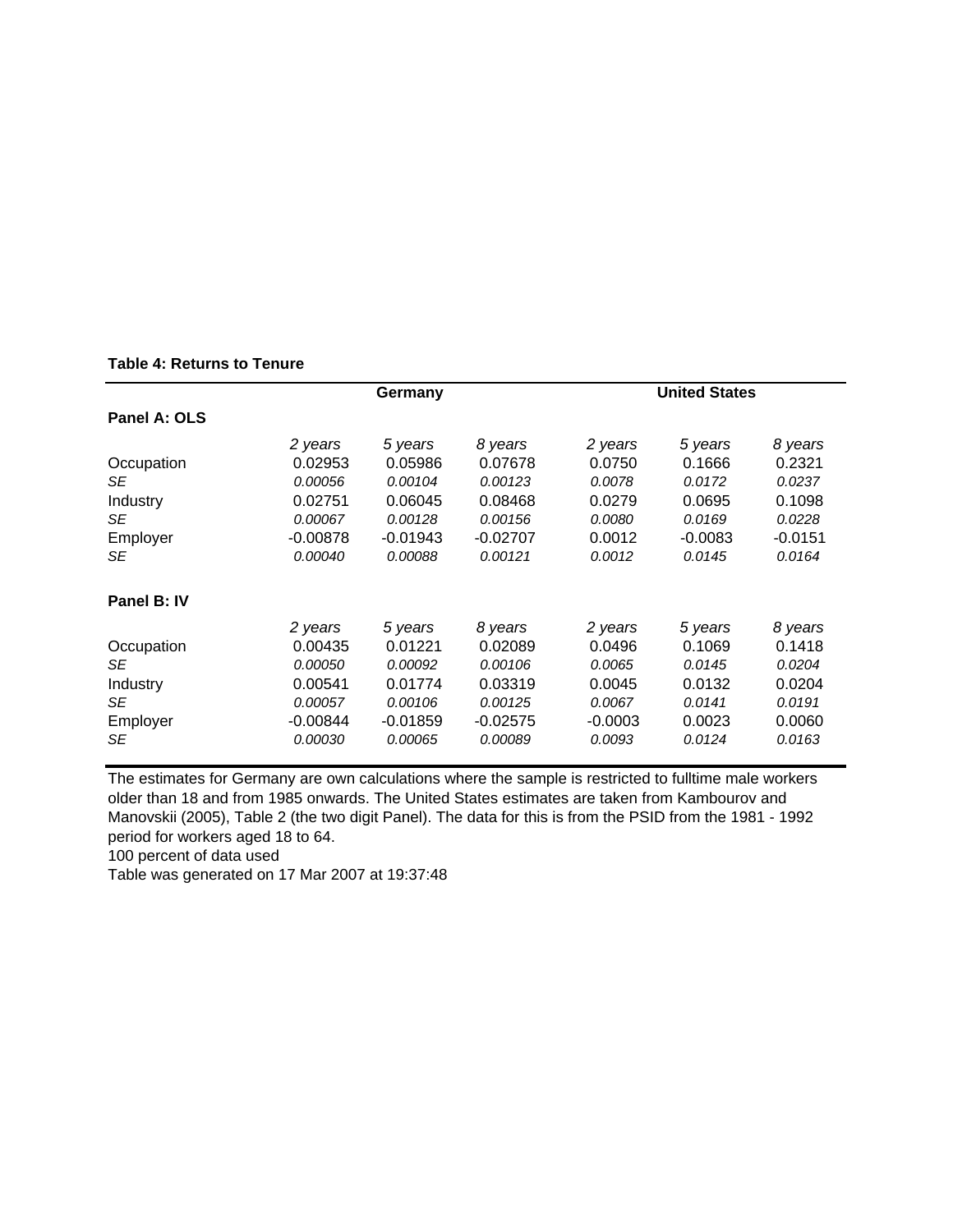|              |                | men & fulltime & age $> 18$ &<br>$year > = 1985$ |            | men & fulltime & uncensored &<br>age > 18 |            | men & fulltime & age $> 18$ &<br>birthyear $>= 1959$ |            |            | men & fulltime & age $> 18$ &<br>year $>=1995$ |            |            |          |
|--------------|----------------|--------------------------------------------------|------------|-------------------------------------------|------------|------------------------------------------------------|------------|------------|------------------------------------------------|------------|------------|----------|
| Panel A: OLS |                |                                                  |            |                                           |            |                                                      |            |            |                                                |            |            |          |
|              | 2 years        | 5 years                                          | 8 years    | 2 years                                   | 5 years    | 8 years                                              | 2 years    | 5 years    | 8 years                                        | 2 years    | 5 years    | 8 years  |
| Occupation   | 0.02953        | 0.05986                                          | 0.07678    | 0.03358                                   | 0.06517    | 0.07948                                              | 0.03393    | 0.06010    | 0.06465                                        | 0.03673    | 0.07428    | 0.09491  |
| SE           | 0.00056        | 0.00104                                          | 0.00123    | 0.00070                                   | 0.00124    | 0.00147                                              | 0.00105    | 0.00180    | 0.00210                                        | 0.00094    | 0.00176    | 0.00207  |
| Industry     | 0.02751        | 0.06045                                          | 0.08468    | 0.02815                                   | 0.06149    | 0.08503                                              | 0.03474    | 0.07624    | 0.10632                                        | 0.02815    | 0.06146    | 0.08558  |
| SE           | 0.00067        | 0.00128                                          | 0.00156    | 0.00081                                   | 0.00151    | 0.00186                                              | 0.00121    | 0.00214    | 0.00256                                        | 0.00106    | 0.00200    | 0.00242  |
| Employer     | $-0.00878$     | $-0.01943$                                       | $-0.02707$ | $-0.01462$                                | $-0.03204$ | $-0.04403$                                           | $-0.02282$ | $-0.04976$ | $-0.06796$                                     | $-0.00975$ | $-0.02181$ | -0.03077 |
| <b>SE</b>    | 0.00040        | 0.00088                                          | 0.00121    | 0.00061                                   | 0.00130    | 0.00175                                              | 0.00088    | 0.00182    | 0.00238                                        | 0.00060    | 0.00132    | 0.00181  |
| Panel B: IV  |                |                                                  |            |                                           |            |                                                      |            |            |                                                |            |            |          |
|              | 2 years        | 5 years                                          | 8 years    | 2 years                                   | 5 years    | 8 years                                              | 2 years    | 5 years    | 8 years                                        | 2 years    | 5 years    | 8 years  |
| Occupation   | 0.00435        | 0.01221                                          | 0.02089    | 0.00383                                   | 0.00945    | 0.01438                                              | $-0.00261$ | $-0.00433$ | $-0.00450$                                     | 0.01377    | 0.03162    | 0.04618  |
| SE           | <i>0.00050</i> | 0.00092                                          | 0.00106    | 0.00070                                   | 0.00125    | 0.00143                                              | 0.00112    | 0.00194    | 0.00218                                        | 0.00073    | 0.00135    | 0.00156  |
| Industry     | 0.00541        | 0.01774                                          | 0.03319    | 0.00761                                   | 0.02036    | 0.03301                                              | $-0.00136$ | 0.00610    | 0.01936                                        | 0.00796    | 0.02391    | 0.04272  |
| SE           | 0.00057        | 0.00106                                          | 0.00125    | 0.00077                                   | 0.00142    | 0.00168                                              | 0.00124    | 0.00221    | 0.00254                                        | 0.00080    | 0.00149    | 0.00175  |
| Employer     | $-0.00844$     | $-0.01859$                                       | $-0.02575$ | $-0.01799$                                | $-0.03969$ | $-0.05504$                                           | $-0.03043$ | $-0.06680$ | $-0.09205$                                     | $-0.00641$ | -0.01427   | -0.02003 |
| <b>SE</b>    | 0.00030        | 0.00065                                          | 0.00089    | 0.00052                                   | 0.00111    | 0.00149                                              | 0.00080    | 0.00168    | 0.00220                                        | 0.00041    | 0.00091    | 0.00125  |

#### **Table 5: Returns to Tenure - Different Sample Restrictions**

100 percent of data used

Table was generated on 17 Mar 2007 at 19:37:48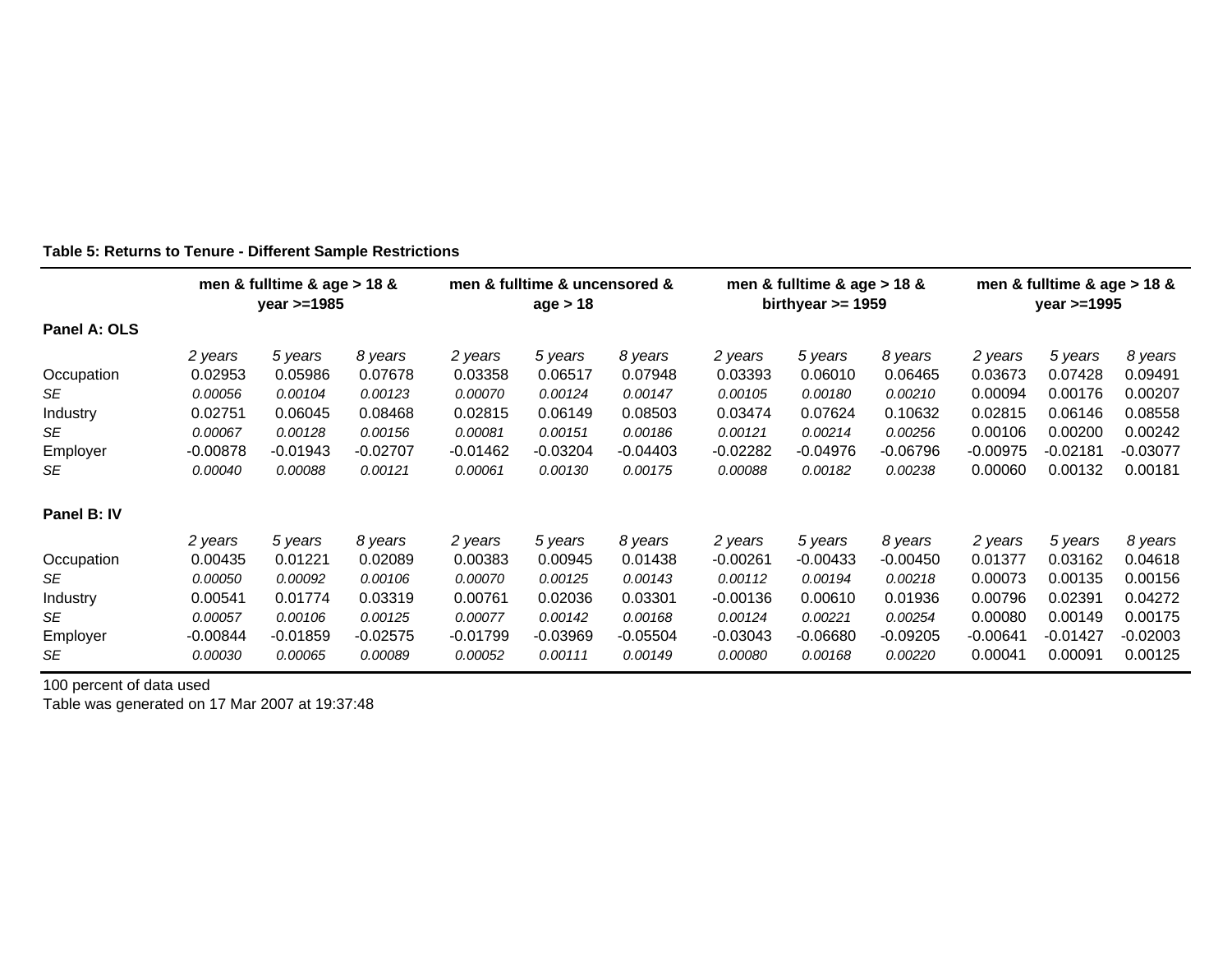|              | <b>Vocational School and Vocational</b> |            |            |                 |            |            |                            |            |            |
|--------------|-----------------------------------------|------------|------------|-----------------|------------|------------|----------------------------|------------|------------|
|              | <b>No Vocational Training</b>           |            |            | <b>Training</b> |            |            | <b>College (Uni or FH)</b> |            |            |
| Panel A: OLS |                                         |            |            |                 |            |            |                            |            |            |
|              | 2 years                                 | 5 years    | 8 years    | 2 years         | 5 years    | 8 years    | 2 years                    | 5 years    | 8 years    |
| Occupation   | 0.02742                                 | 0.05485    | 0.06921    | 0.02665         | 0.05468    | 0.07106    | 0.02292                    | 0.04369    | 0.05205    |
| SE           | 0.00129                                 | 0.00236    | 0.00275    | 0.00066         | 0.00123    | 0.00146    | 0.00138                    | 0.00256    | 0.00302    |
| Industry     | 0.02526                                 | 0.05561    | 0.07778    | 0.02771         | 0.06061    | 0.08464    | 0.01759                    | 0.03629    | 0.04719    |
| SE           | 0.00163                                 | 0.00310    | 0.00378    | 0.00079         | 0.00151    | 0.00184    | 0.00153                    | 0.00286    | 0.00340    |
| Employer     | $-0.00151$                              | $-0.00297$ | $-0.00349$ | $-0.00748$      | $-0.01670$ | $-0.02351$ | -0.01213                   | -0.02669   | $-0.03687$ |
| SE.          | 0.00099                                 | 0.00214    | 0.00292    | 0.00048         | 0.00104    | 0.00143    | 0.00083                    | 0.00180    | 0.00246    |
| Panel B: IV  |                                         |            |            |                 |            |            |                            |            |            |
|              | 2 years                                 | 5 years    | 8 years    | 2 years         | 5 years    | 8 years    | 2 years                    | 5 years    | 8 years    |
| Occupation   | 0.00032                                 | 0.00415    | 0.01057    | 0.00474         | 0.01284    | 0.02140    | 0.01296                    | 0.02560    | 0.03193    |
| SE           | 0.00124                                 | 0.00228    | 0.00261    | 0.00058         | 0.00107    | 0.00124    | 0.00133                    | 0.00243    | 0.00281    |
| Industry     | $-0.00016$                              | 0.00507    | 0.01463    | 0.00575         | 0.01826    | 0.03367    | 0.00515                    | 0.01203    | 0.01769    |
| SE           | 0.00147                                 | 0.00277    | 0.00329    | 0.00066         | 0.00125    | 0.00147    | 0.00148                    | 0.00274    | 0.00321    |
| Employer     | $-0.00329$                              | $-0.00673$ | $-0.00839$ | $-0.00842$      | $-0.01863$ | $-0.02594$ | -0.00935                   | $-0.02044$ | $-0.02801$ |
| SE           | 0.00077                                 | 0.00167    | 0.00228    | 0.00035         | 0.00075    | 0.00103    | 0.00080                    | 0.00173    | 0.00235    |

#### **Table 6: Returns to Tenure - Different Education Groups**

100 percent of data used

Sample is restricted to male fulltime workers after 1985 Table was generated on 17 Mar 2007 at 19:37:48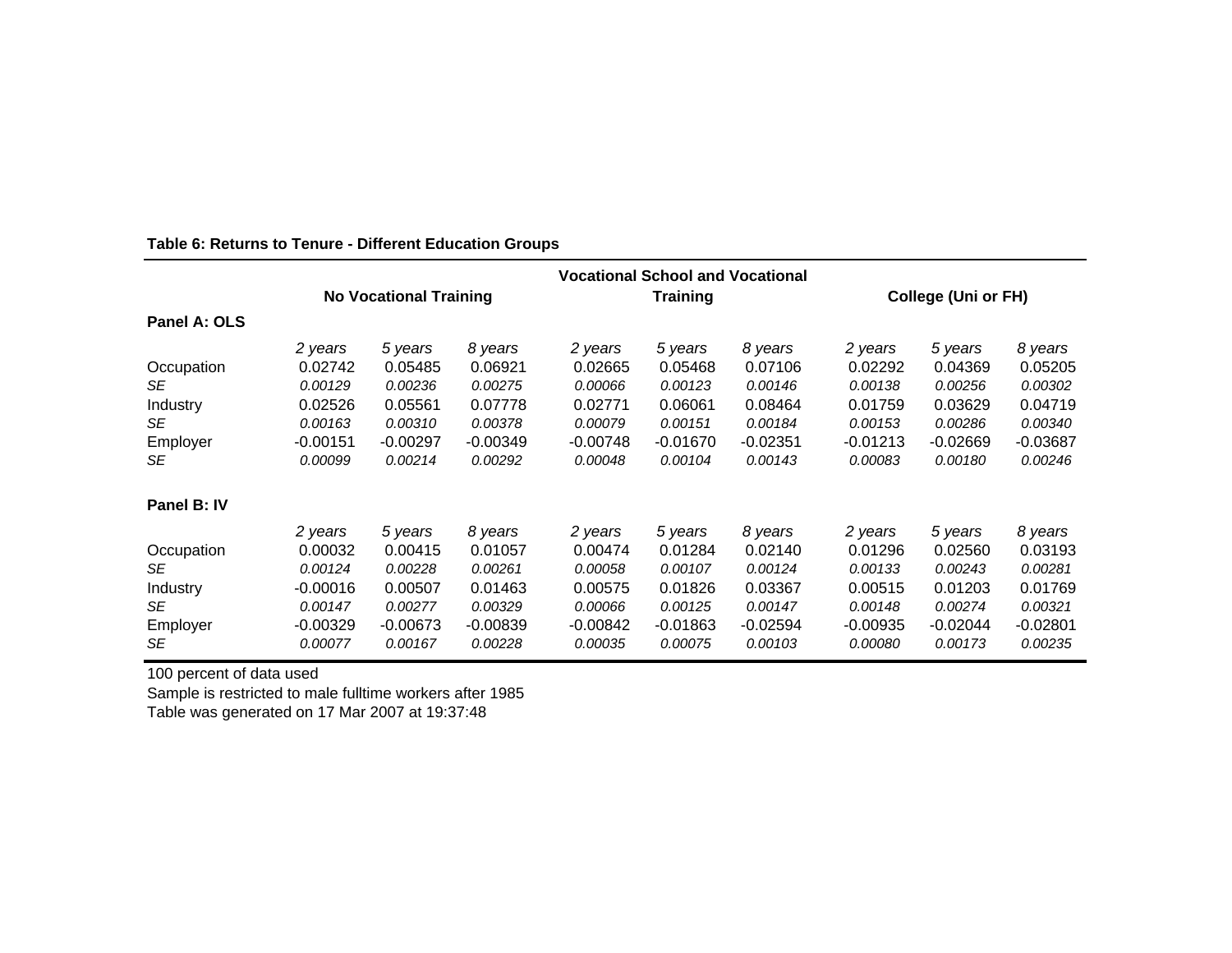|  |  |  |  | Table 7: Returns to Tenure - Comparing Gender |  |  |
|--|--|--|--|-----------------------------------------------|--|--|
|--|--|--|--|-----------------------------------------------|--|--|

|              | Men        |            |            |            | Women      |            |  |  |  |
|--------------|------------|------------|------------|------------|------------|------------|--|--|--|
| Panel A: OLS |            |            |            |            |            |            |  |  |  |
|              | 2 years    | 5 years    | 8 years    | 2 years    | 5 years    | 8 years    |  |  |  |
| Occupation   | 0.02953    | 0.05986    | 0.07678    | 0.03168    | 0.06269    | 0.07793    |  |  |  |
| SE           | 0.00056    | 0.00104    | 0.00123    | 0.00129    | 0.00238    | 0.00286    |  |  |  |
| Industry     | 0.02751    | 0.06045    | 0.08468    | 0.02709    | 0.06140    | 0.08785    |  |  |  |
| SE           | 0.00067    | 0.00128    | 0.00156    | 0.00143    | 0.00267    | 0.00326    |  |  |  |
| Employer     | $-0.00878$ | $-0.01943$ | $-0.02707$ | $-0.00995$ | $-0.02215$ | $-0.03105$ |  |  |  |
| SE           | 0.00040    | 0.00088    | 0.00121    | 0.00093    | 0.00201    | 0.00275    |  |  |  |
| Panel B: IV  |            |            |            |            |            |            |  |  |  |
|              | 2 years    | 5 years    | 8 years    | 2 years    | 5 years    | 8 years    |  |  |  |
| Occupation   | 0.00435    | 0.01221    | 0.02089    | $-0.01395$ | $-0.02448$ | $-0.02572$ |  |  |  |
| SE           | 0.00050    | 0.00092    | 0.00106    | 0.00113    | 0.00206    | 0.00235    |  |  |  |
| Industry     | 0.00541    | 0.01774    | 0.03319    | $-0.01717$ | $-0.02417$ | $-0.01539$ |  |  |  |
| SE           | 0.00057    | 0.00106    | 0.00125    | 0.00124    | 0.00228    | 0.00267    |  |  |  |
| Employer     | $-0.00844$ | $-0.01859$ | $-0.02575$ | $-0.00993$ | $-0.02207$ | $-0.03089$ |  |  |  |
| SE           | 0.00030    | 0.00065    | 0.00089    | 0.00066    | 0.00143    | 0.00194    |  |  |  |

The sample is restricted to fulltime workers older than 18 and from 1985 onwards.

100 percent of data used

Table was generated on 17 Mar 2007 at 19:37:48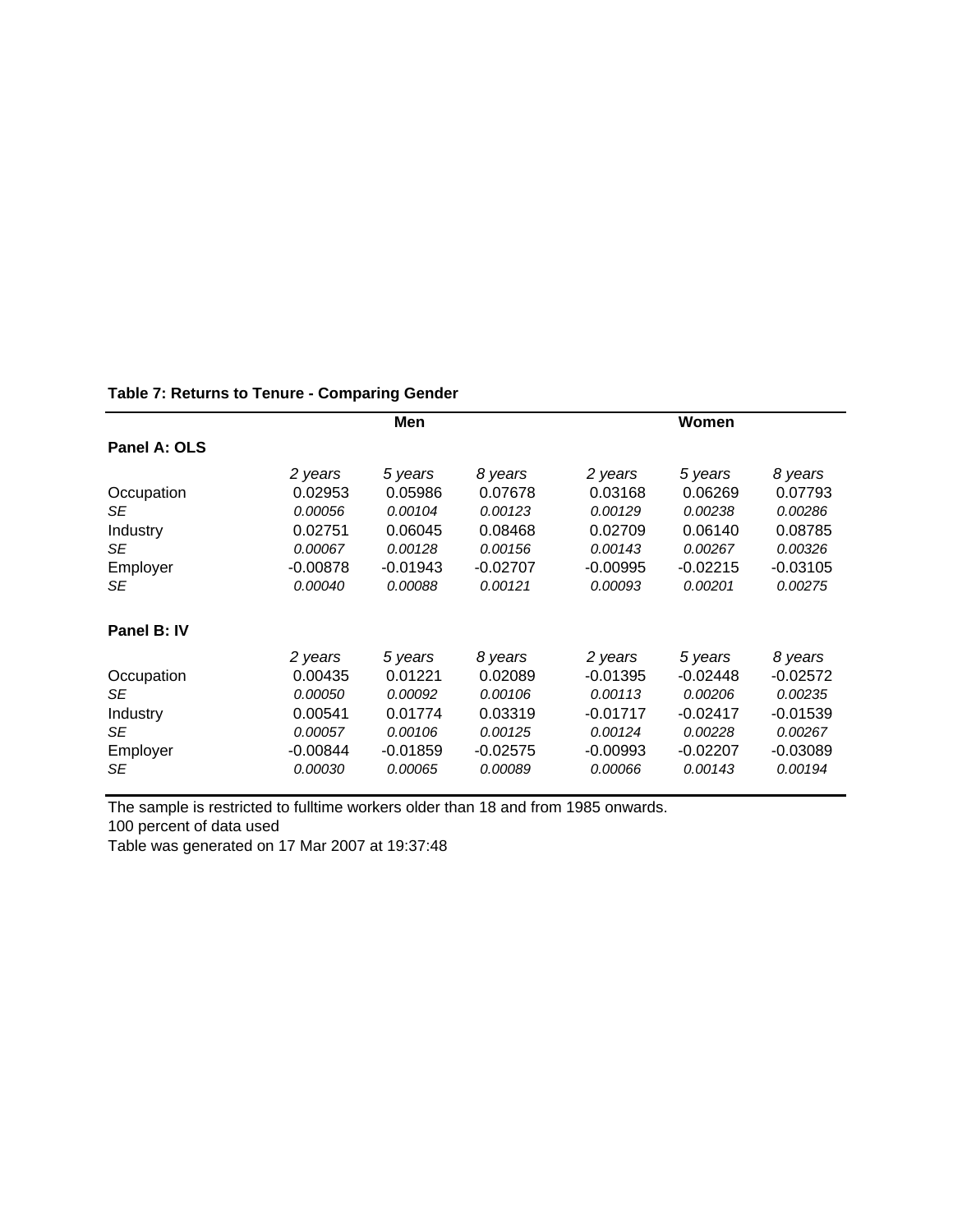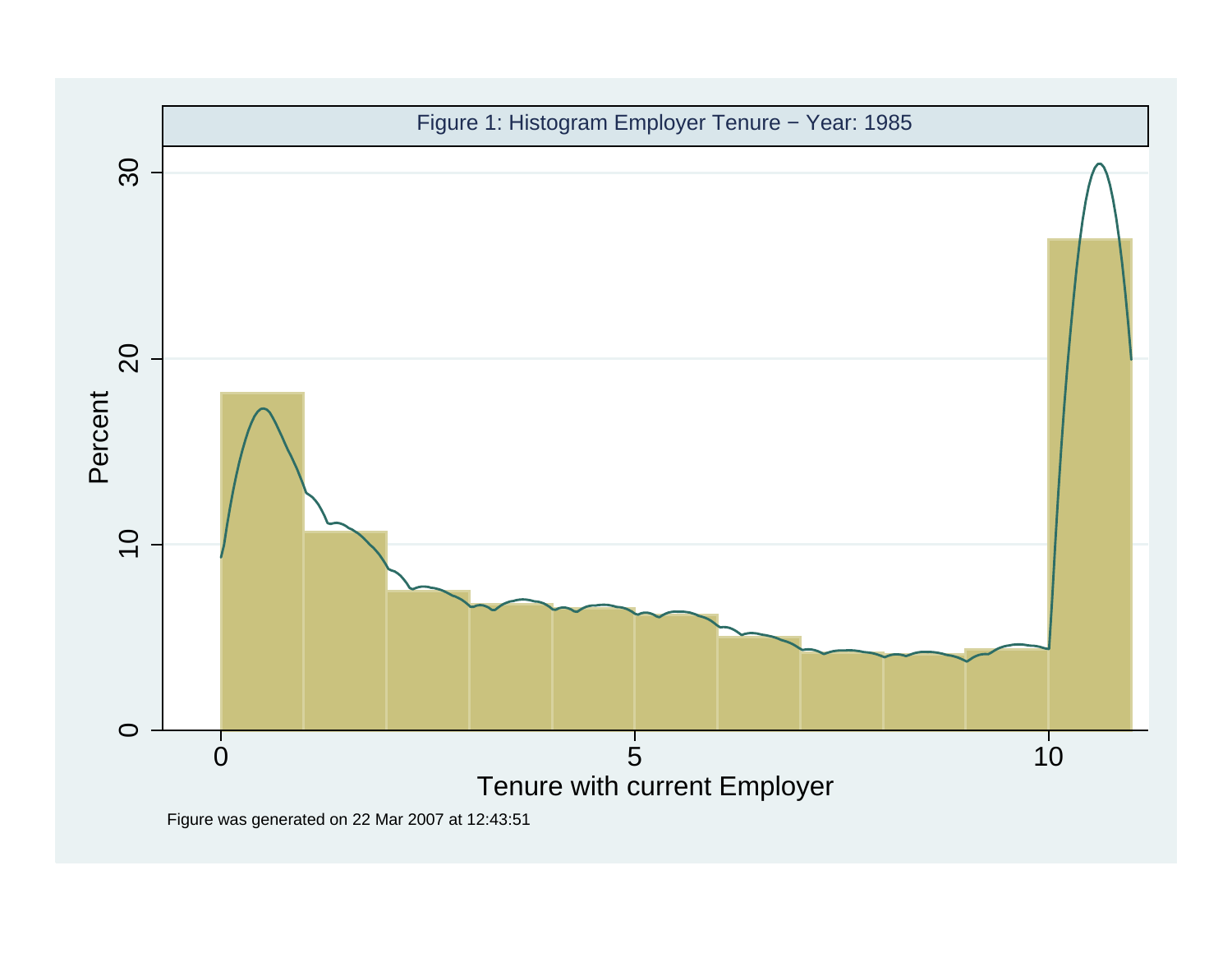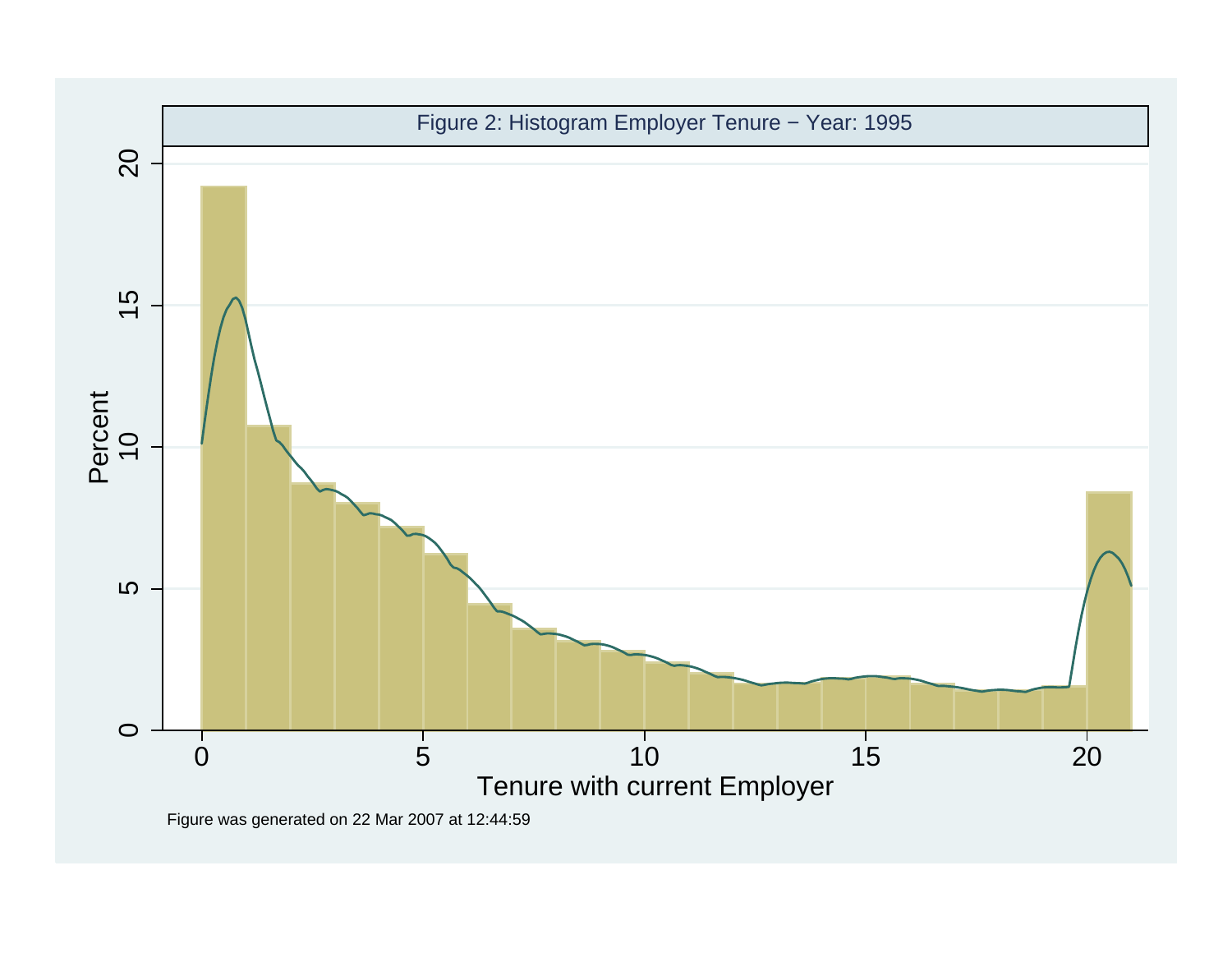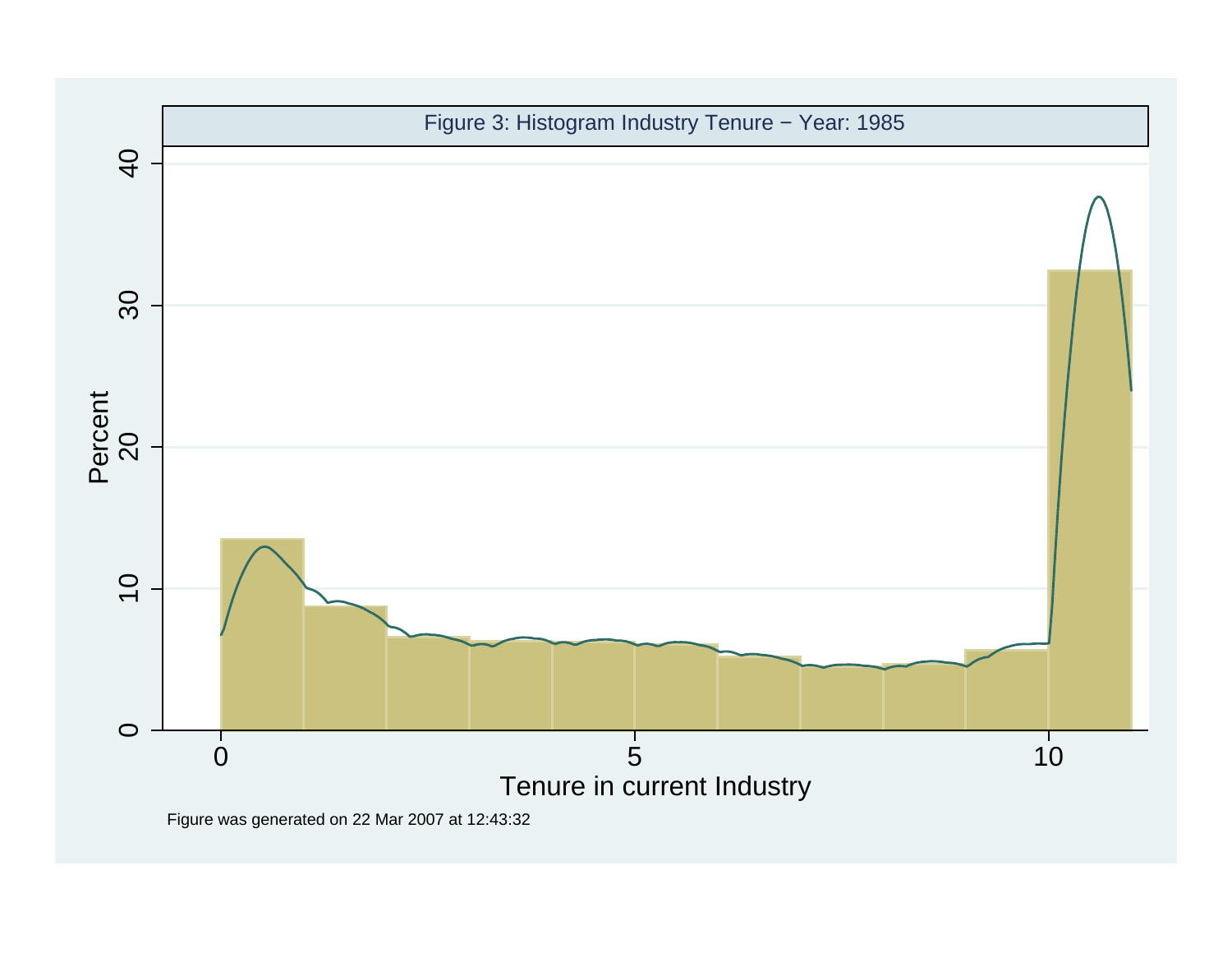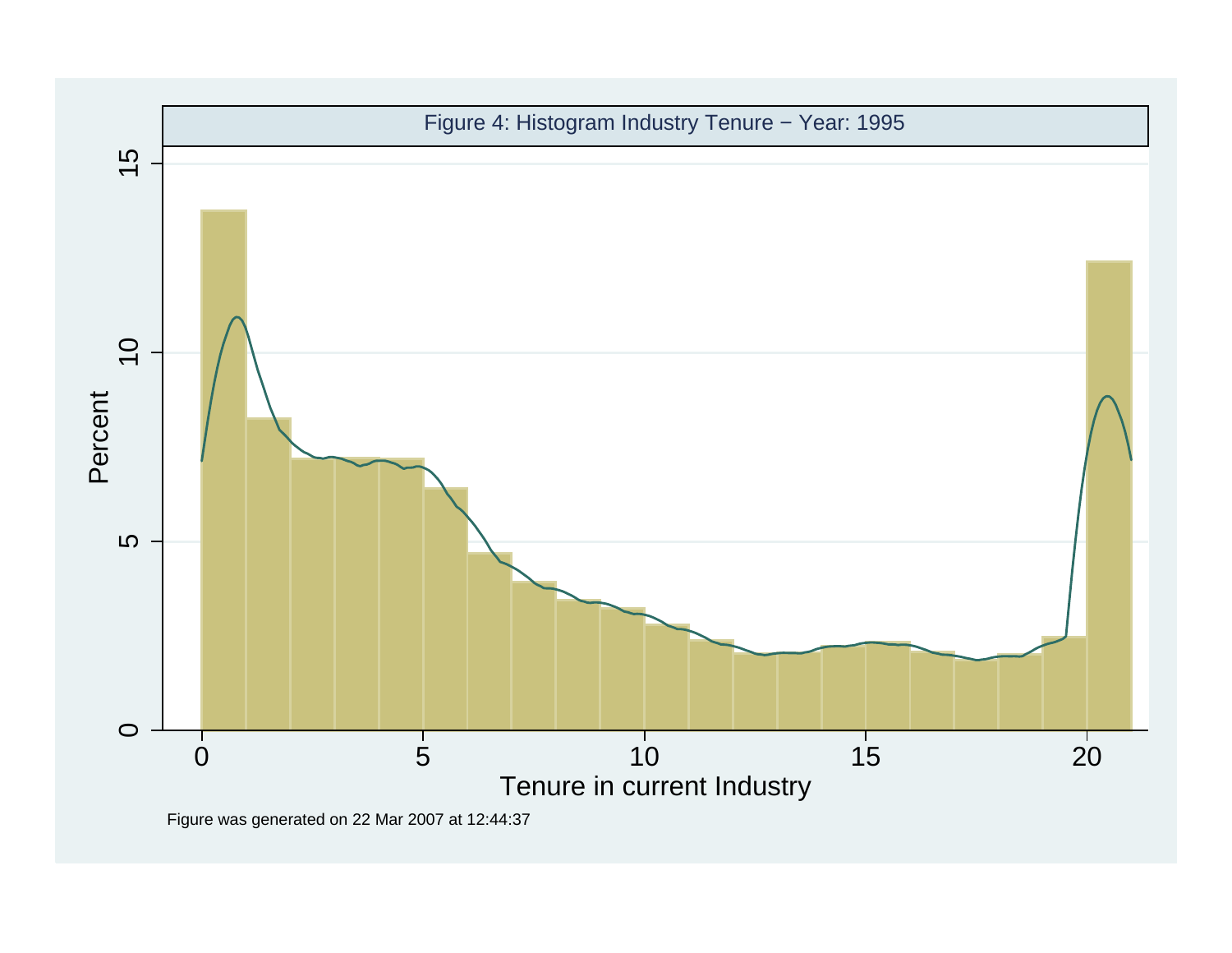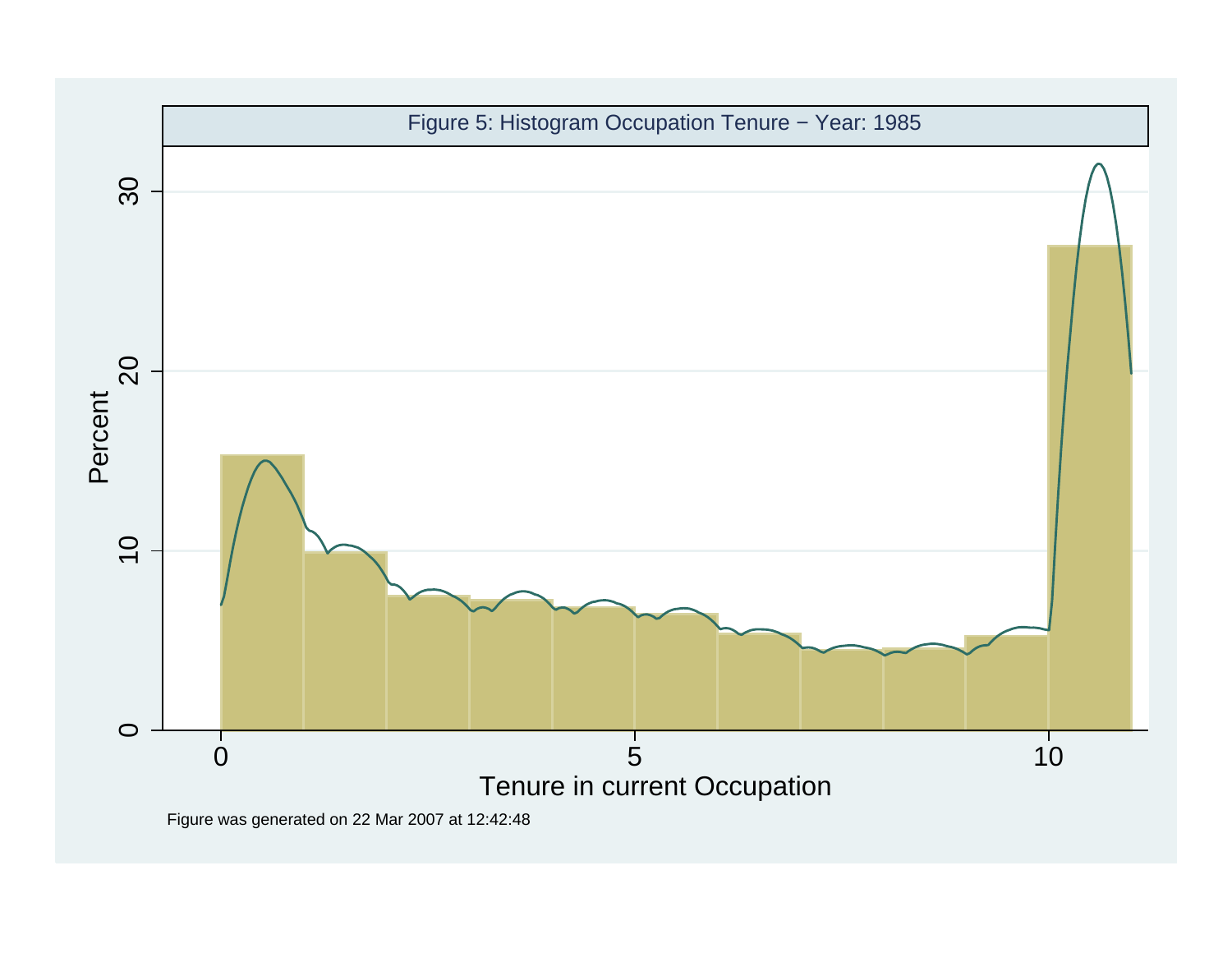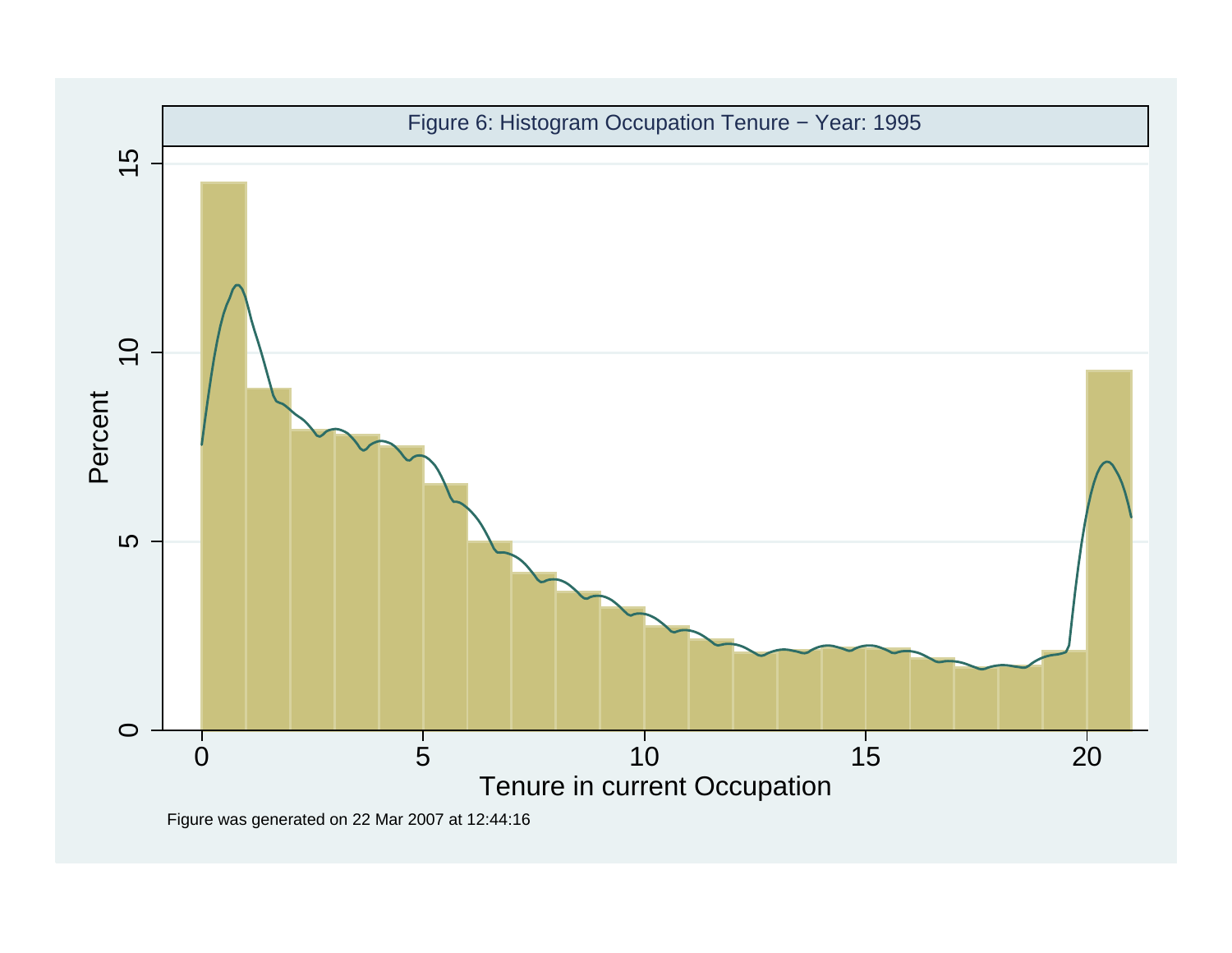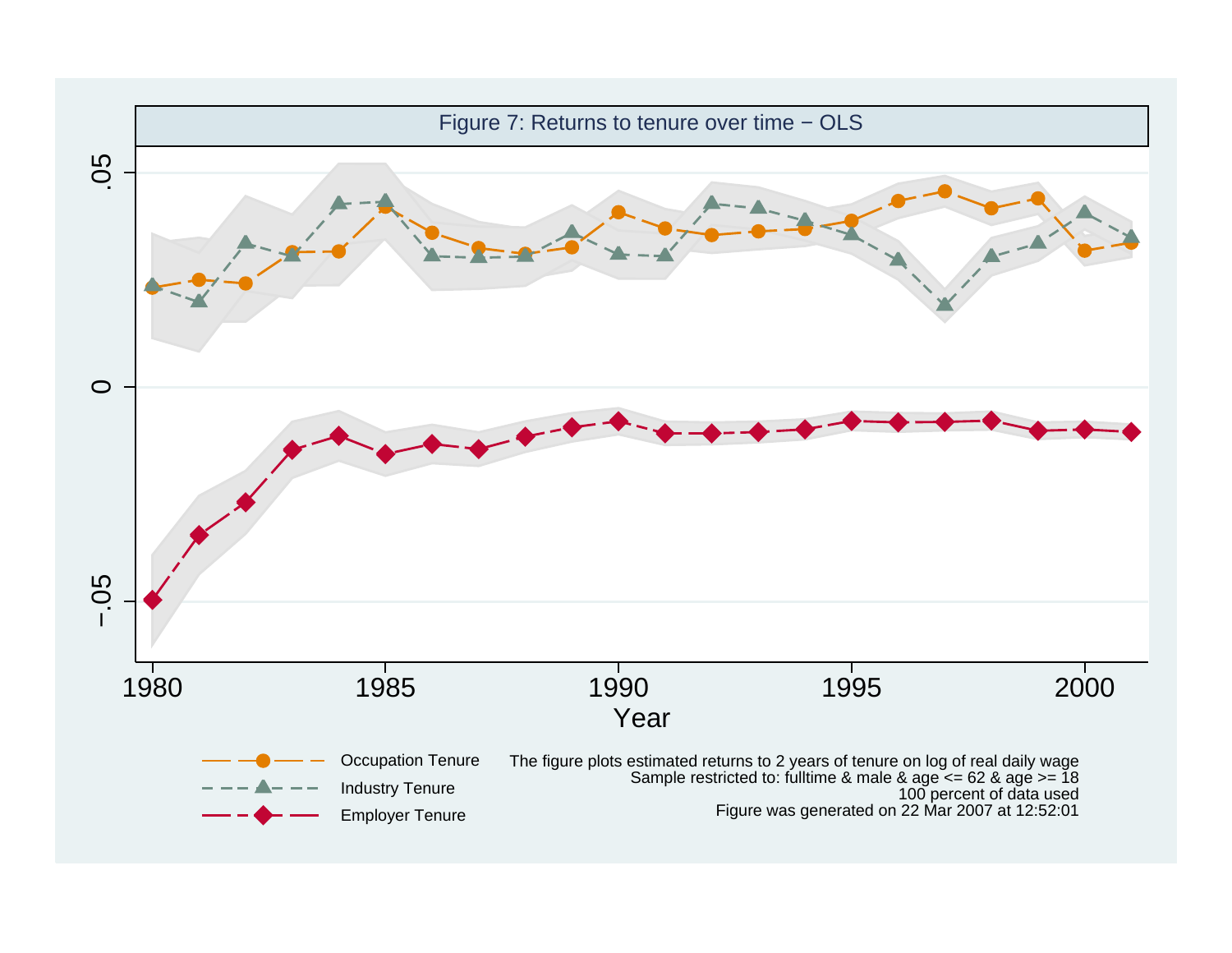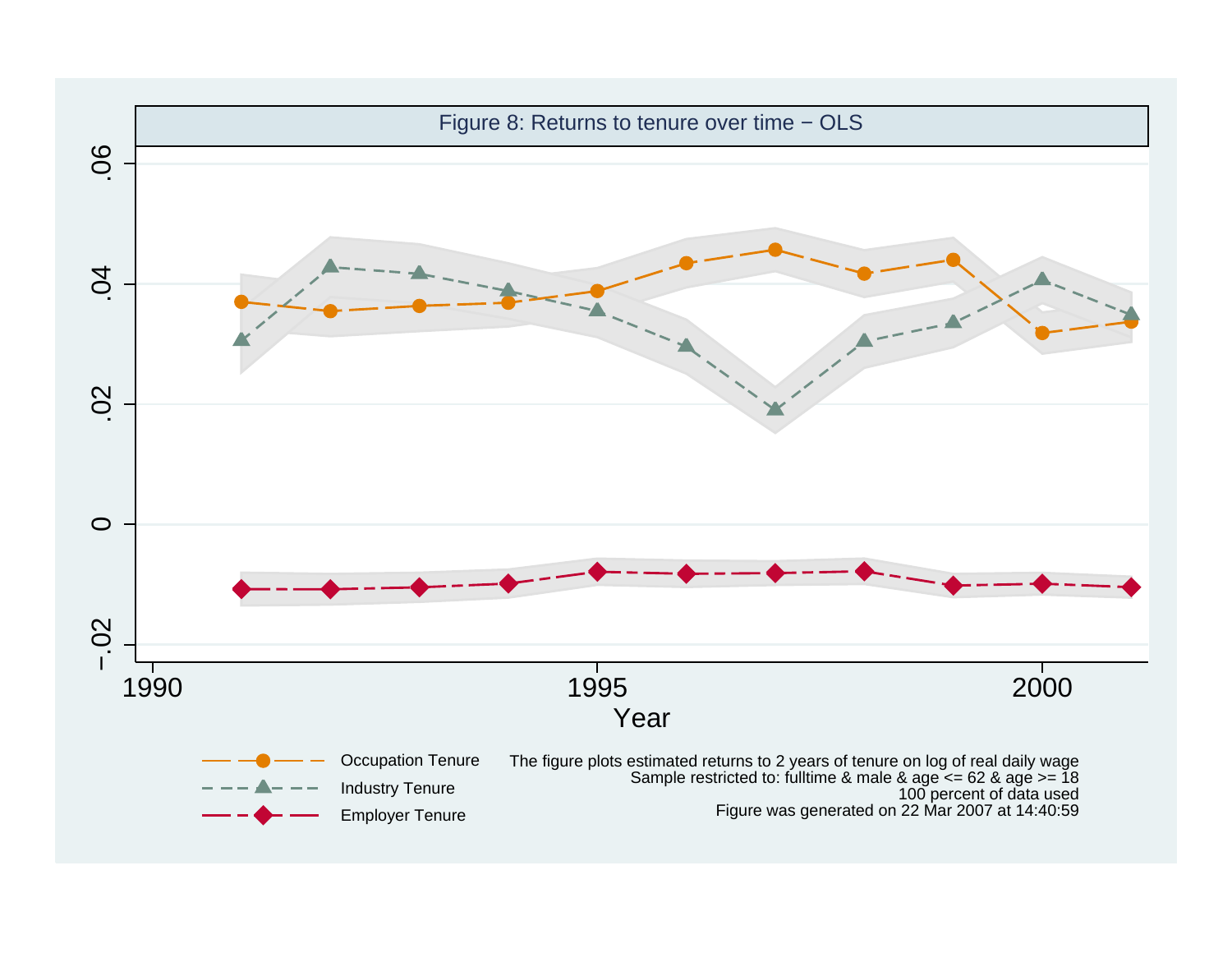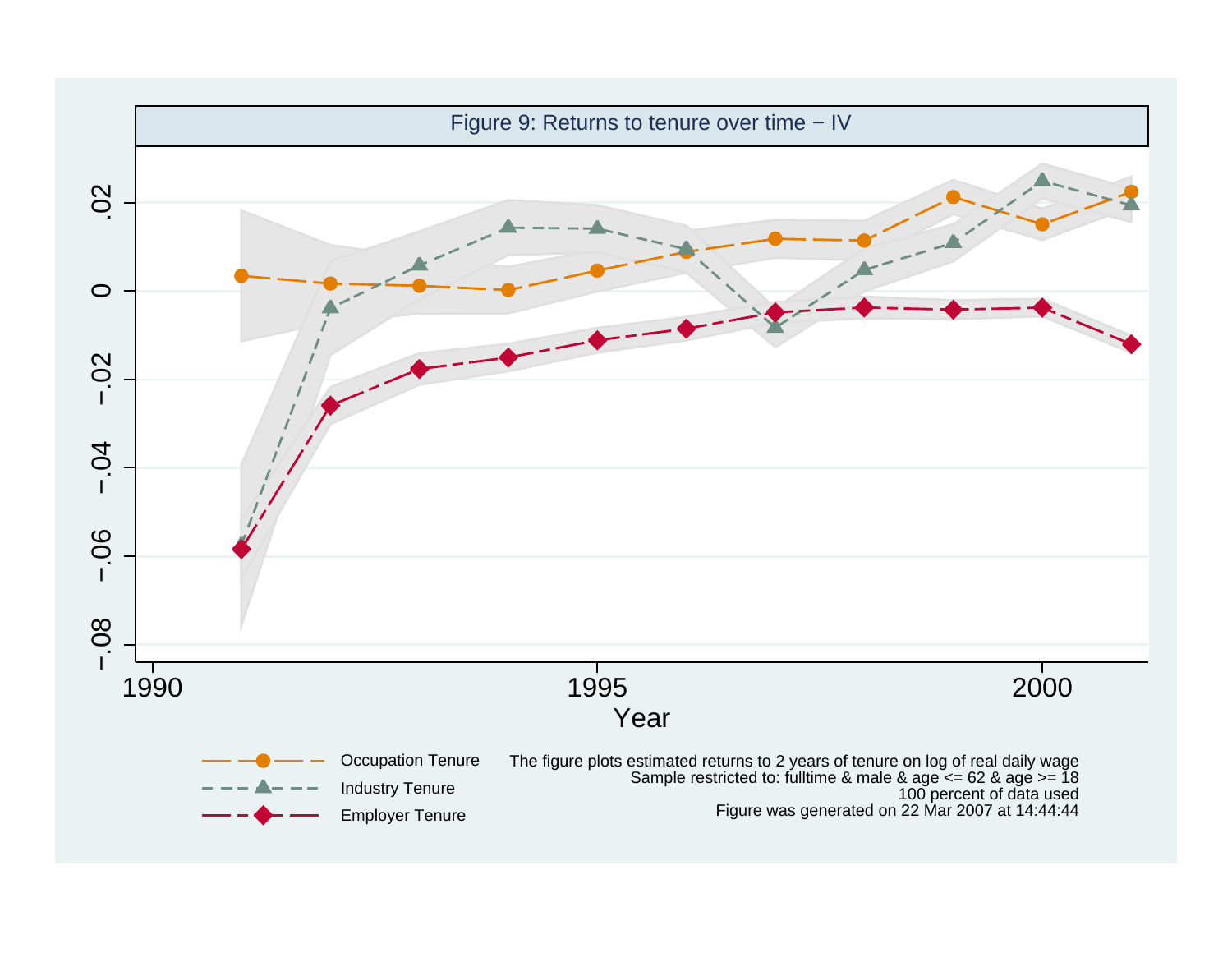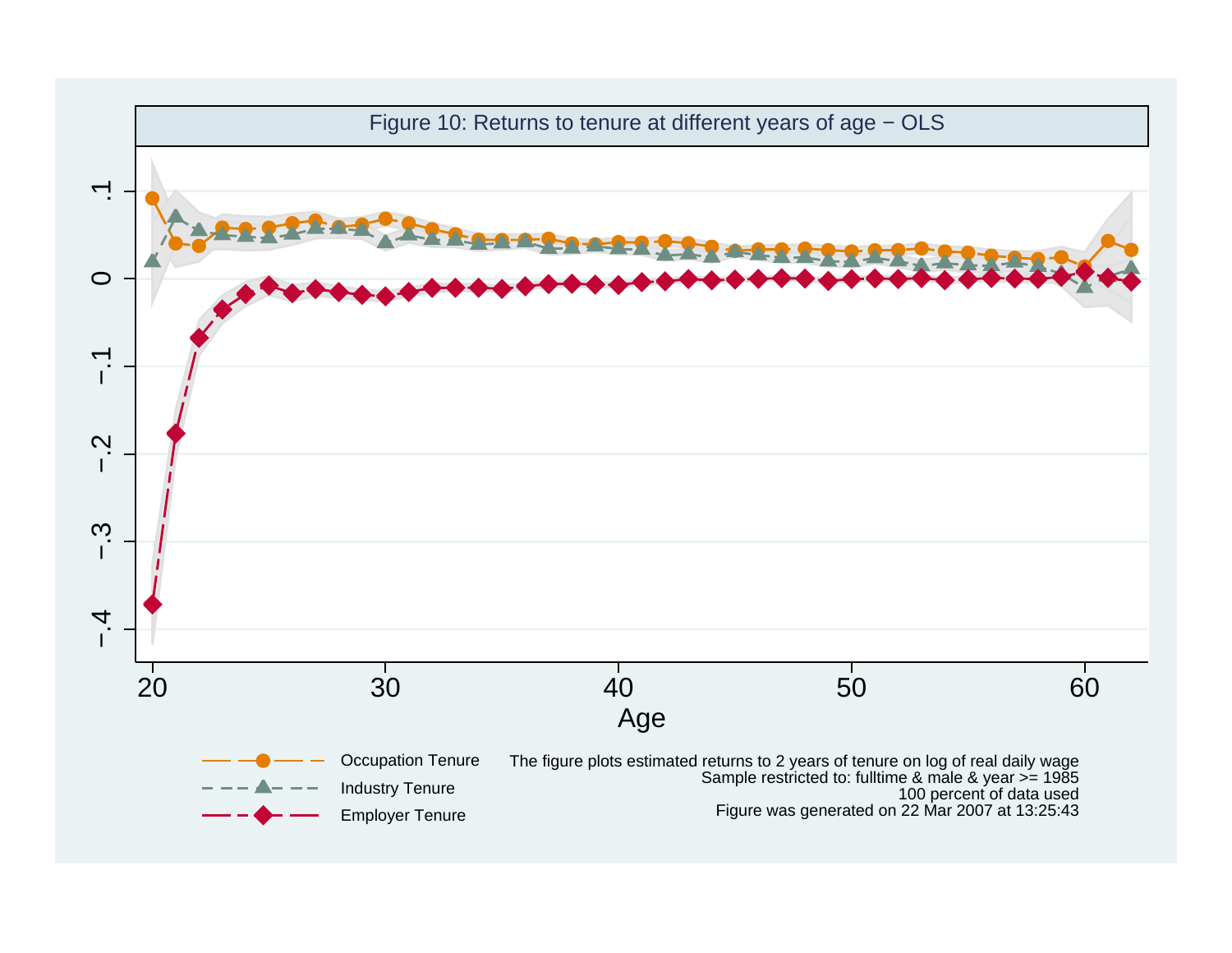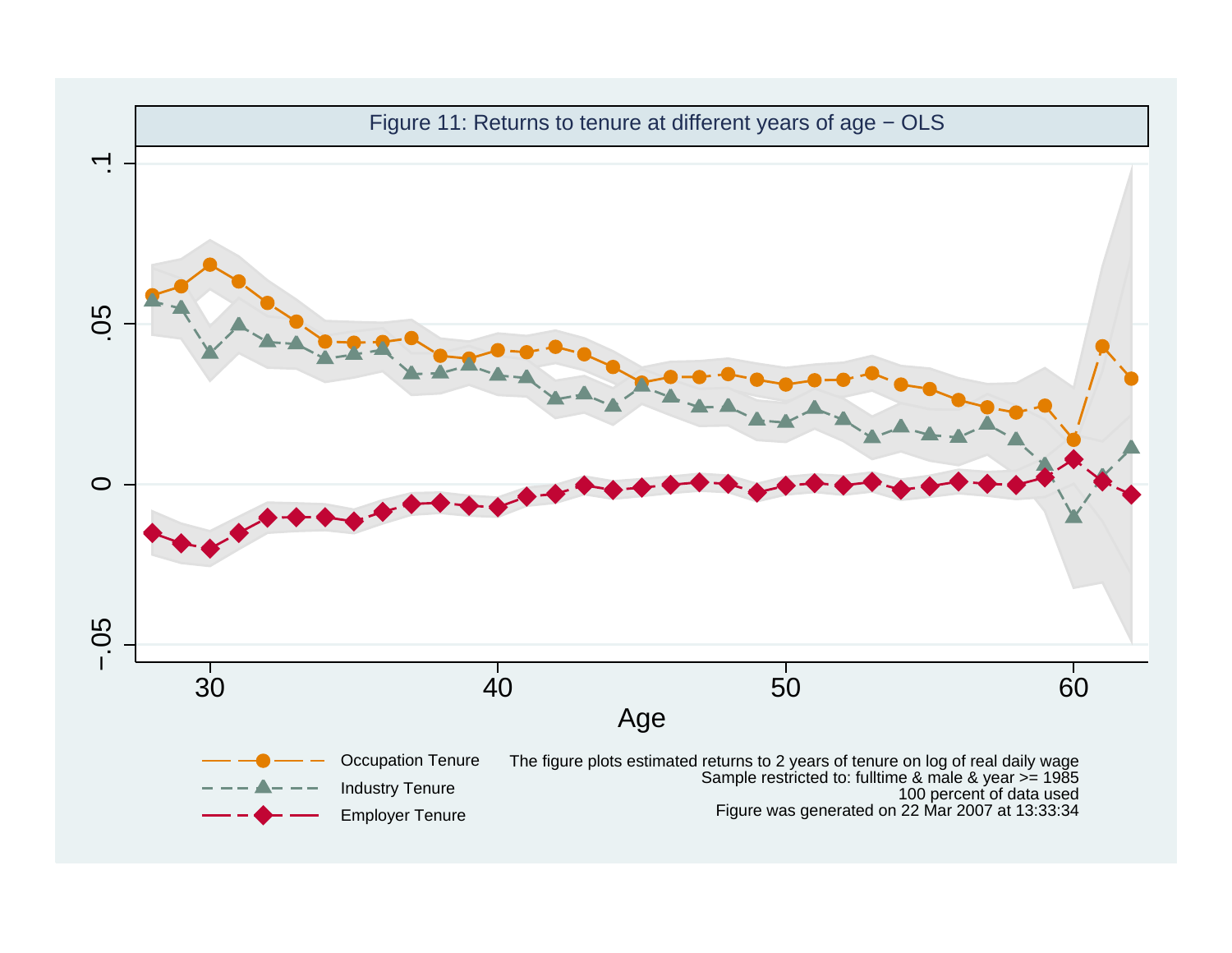